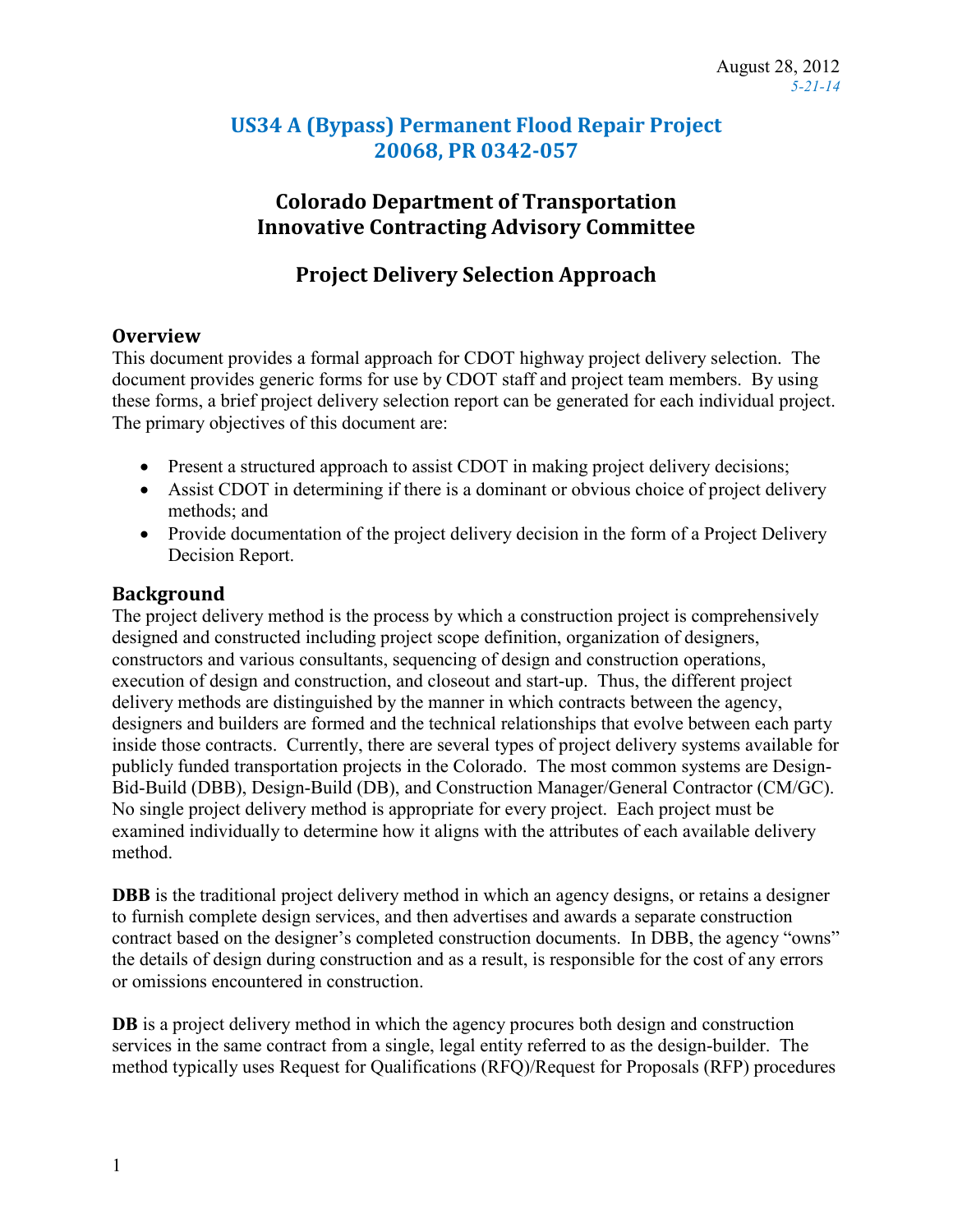rather than the DBB Invitation for Bids procedures. The design-builder controls the details of design and is responsible for the cost of any errors or omissions encountered in construction.

**CM/GC** is a project delivery method in which the agency contracts separately with a designer and a construction manager. The agency can perform design or contract with an engineering firm to provide a facility design. The agency selects a construction manager to perform construction management services and construction works. The significant characteristic of this delivery method is a contract between an agency and a construction manager who will be at risk for the final cost and time of construction. Construction industry/Contractor input into the design development and constructability of complex and innovative projects are the major reasons an agency would select the CM/GC method. Unlike DBB, CM/GC brings the builder into the design process at a stage where definitive input can have a positive impact on the project. CM/GC is particularly valuable for new non-standard types of designs where it is difficult for the owner to develop the technical requirements that would be necessary for DB procurement without industry input.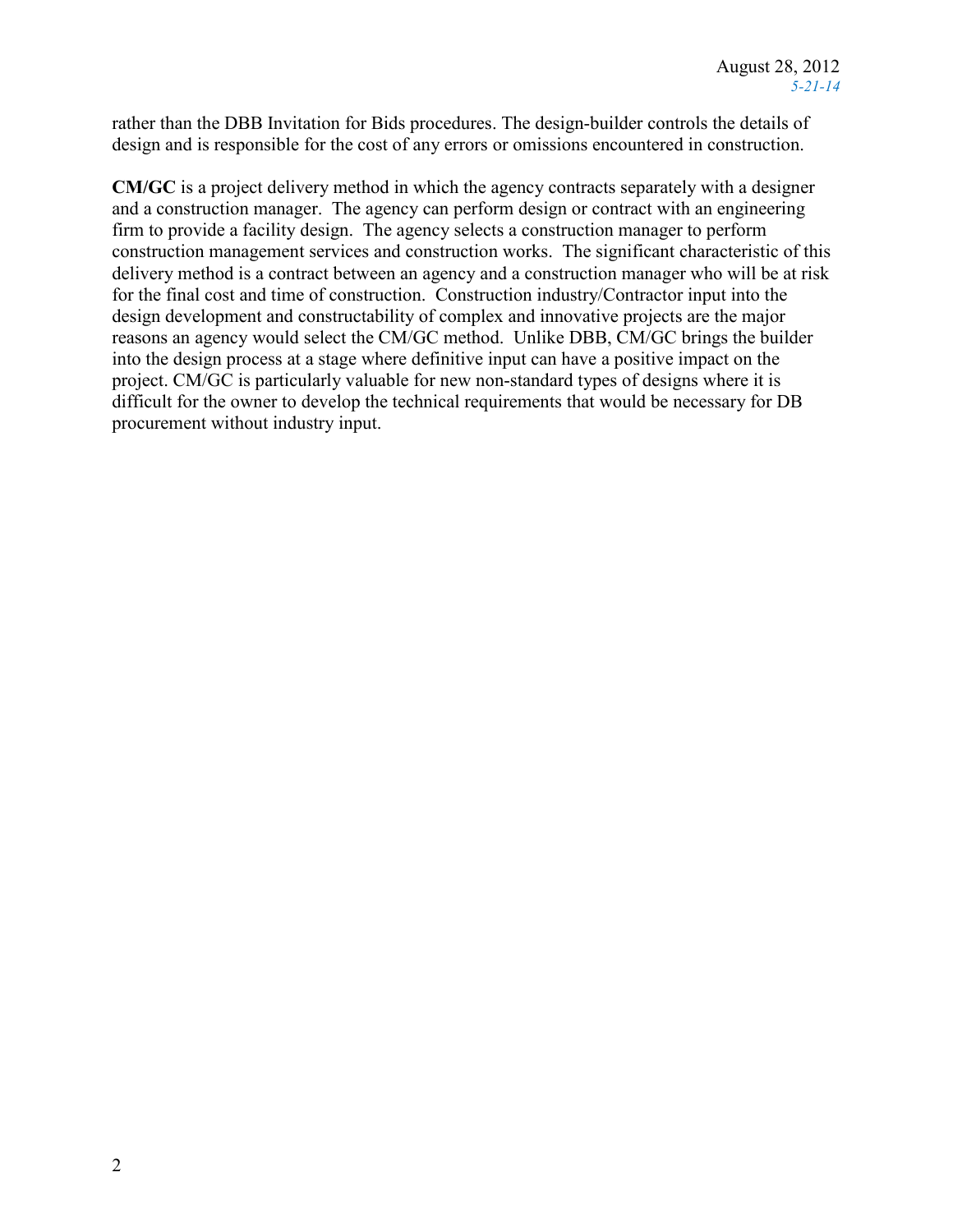## **Overview of the Project Delivery Selection Process**

The process is shown in the form of a flow chart below. It consists of the following activities:

- A. Describe the project and set the project goals
- B. Determine and review project dependent constraints
- C. Assess the primary factors (these factors most often determine the selection).
	- 1. Delivery Schedule
	- 2. Complexity & Innovation
	- 3. Level of Design (at the time of the project delivery procurement)
	- 4. Cost
- D. If the primary factors indicate there is a clear choice of the delivery method, then:
	- 5. Perform an initial risk assessment for the desired delivery method to ensure that risks can be properly allocated and managed, and
- E. Perform a brief pass/fail analysis of the secondary factors to ensure that they are not relevant to the decision.
	- 6. Staff Experience/Availability (Owner)
	- 7. Level of Oversight and Control
	- 8. Competition and Contractor Experience
- F. If steps B, C  $\&$  D do not result in clear determination of the method of delivery then perform a more rigorous evaluation of all eight factors against the three potential methods of delivery (DBB, DB and CM/GC).

Typically the entire selection process can be completed by the project team in a 4 hour workshop session, if team member have individually performed assessments before the workshop.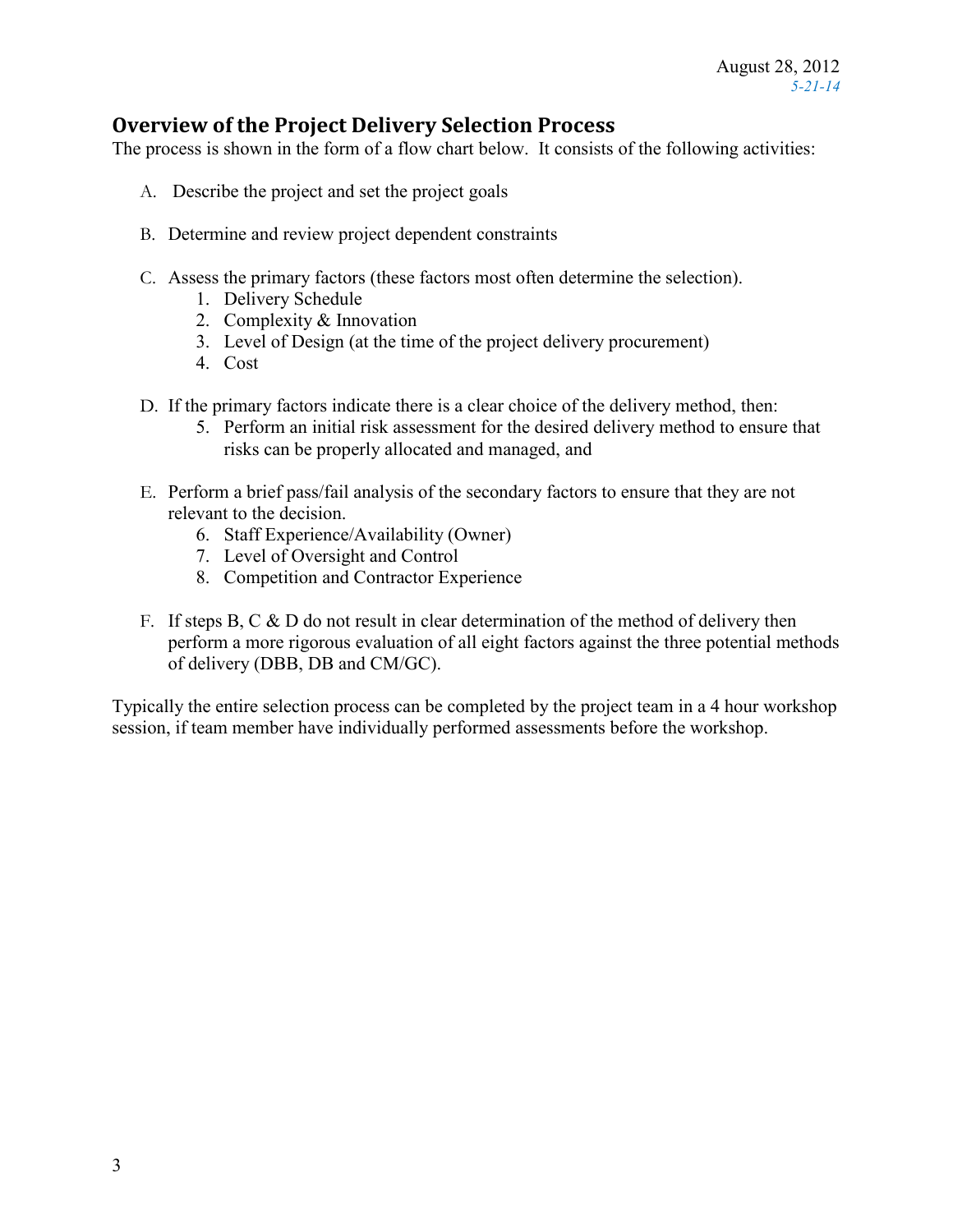

**CDOT Project Delivery Selection Flowchart**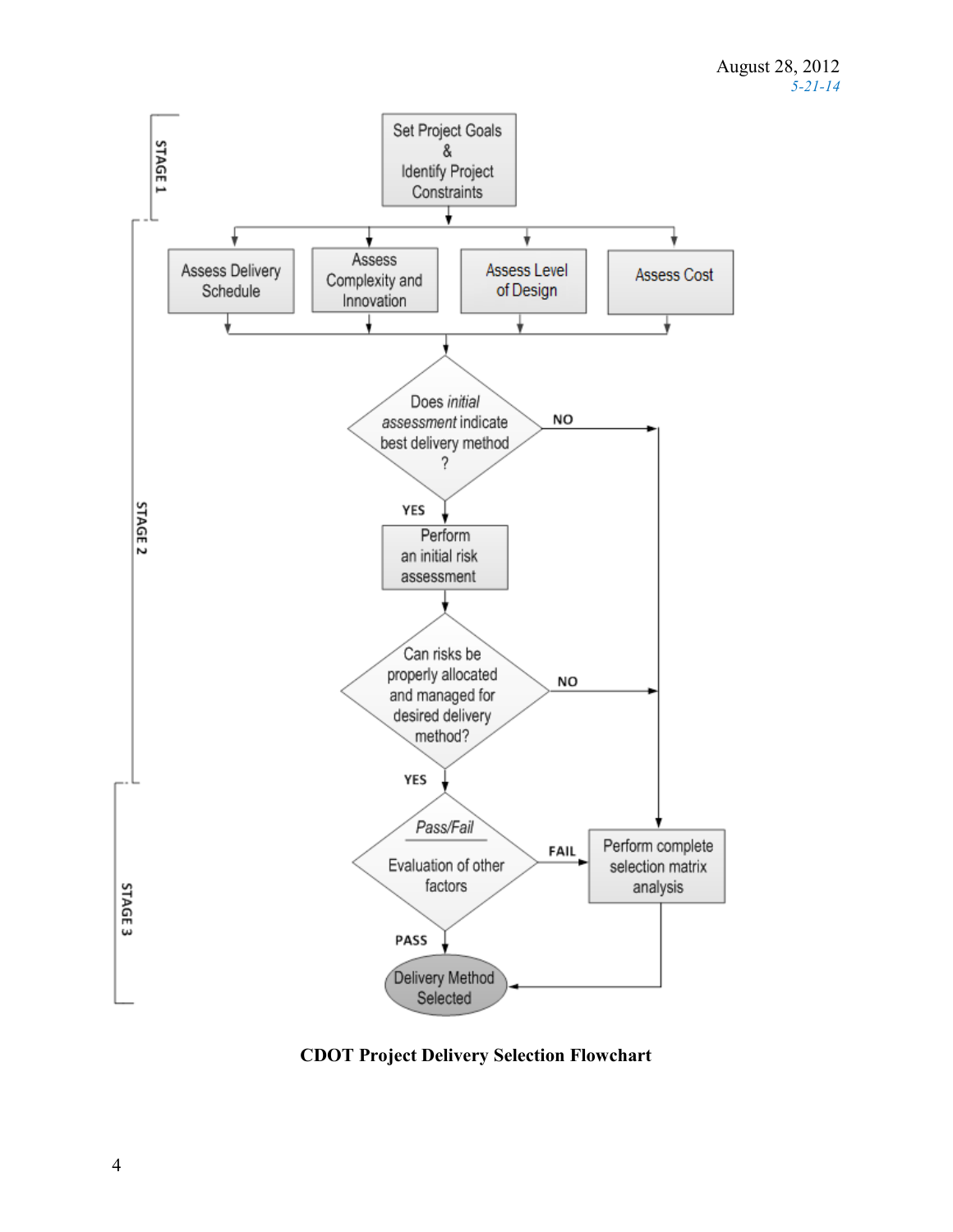The following forms and appendices are included to facilitate this process.

## **Project description checklist**

Provide information on the project that is using this tool. This includes size, type, funding, risks, complexities, etc. All information should be developed for the specific project.

## **Project Goals worksheet – including example project goals**

A careful determination of the project goals is an instrumental first step of the process that will guide both the selection of the appropriate method of delivery as well as the specific delivery procurement process and implementation of the project.

## **Project Constraints worksheet (Go / No-Go Decisions)**

Carefully review all possible constraints to the project. These constraints can potentially eliminate a project delivery method before the evaluation process begins.

## **Project Delivery Selection Matrix Summary**

The Project Delivery Selection Matrix Summary summarizes the assessment of the eight Evaluation Factors for the three delivery methods. The form is qualitatively scored using the scoring provided in table 1 below.

#### **Table 1 - Factor Evaluation Scoring Key**

- **+ +** Most appropriate delivery method
- **+** Appropriate delivery method
- **–** Least appropriate delivery method
- **X** Fatal Flaw (discontinue evaluation of this method)
- **NA** Factor not applicable or not relevant to the selection

The form also includes a section for comments and conclusions.The completed Project Delivery Selection Matrix Summary should provide an executive summary of the key reasons for the selection of the method of delivery**.**

## **Workshop Blank Form**

This form can be used by the project team for additional documentation of the process. In particular it can be used to elaborate on Evaluation Factor 4. "Initial Project Risk Assessment".

## **Evaluation Factor Project Delivery Method Opportunity/Obstacle Summary**

These forms are used to summarize the assessments by the project team of the opportunities and obstacles associated with each delivery method relative to each of the eight Evaluation Factors. The bottom of each form allows for a qualitative conclusion using the same notation as described above. Those conclusions then are transferred to the **Project Delivery Selection Matrix Summary.**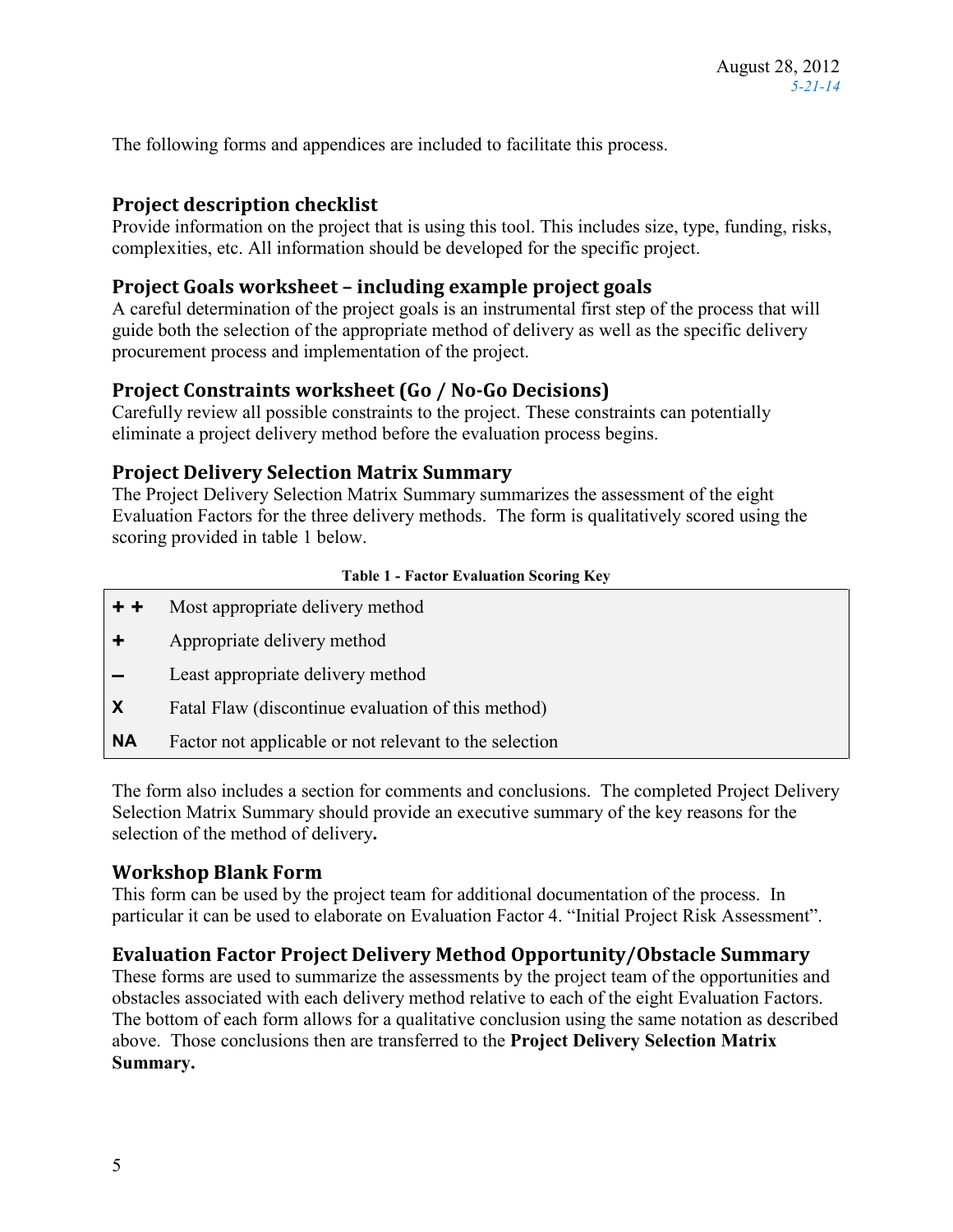## **Appendix – Opportunity/Obstacle Checklists**

These forms provide the project team with guidance concerning typical delivery method opportunities and obstacles associated with each of the eight Evaluation Factors. However, these checklist include general information and are not an all-inclusive checklist. Use the checklists as a supplement to developing project specific opportunities and obstacles.

## **Appendix – Initial Risk Assessment Guidance**

Because of the unique nature of Evaluation Factor 4. "Initial Project Risk Assessment", the Appendix provides the project team with additional guidance for evaluation of that factor including: Typical CDOT Transportation Project Risks; a General Project Risks Checklist; and a Risk Opportunities/Obstacles Checklist.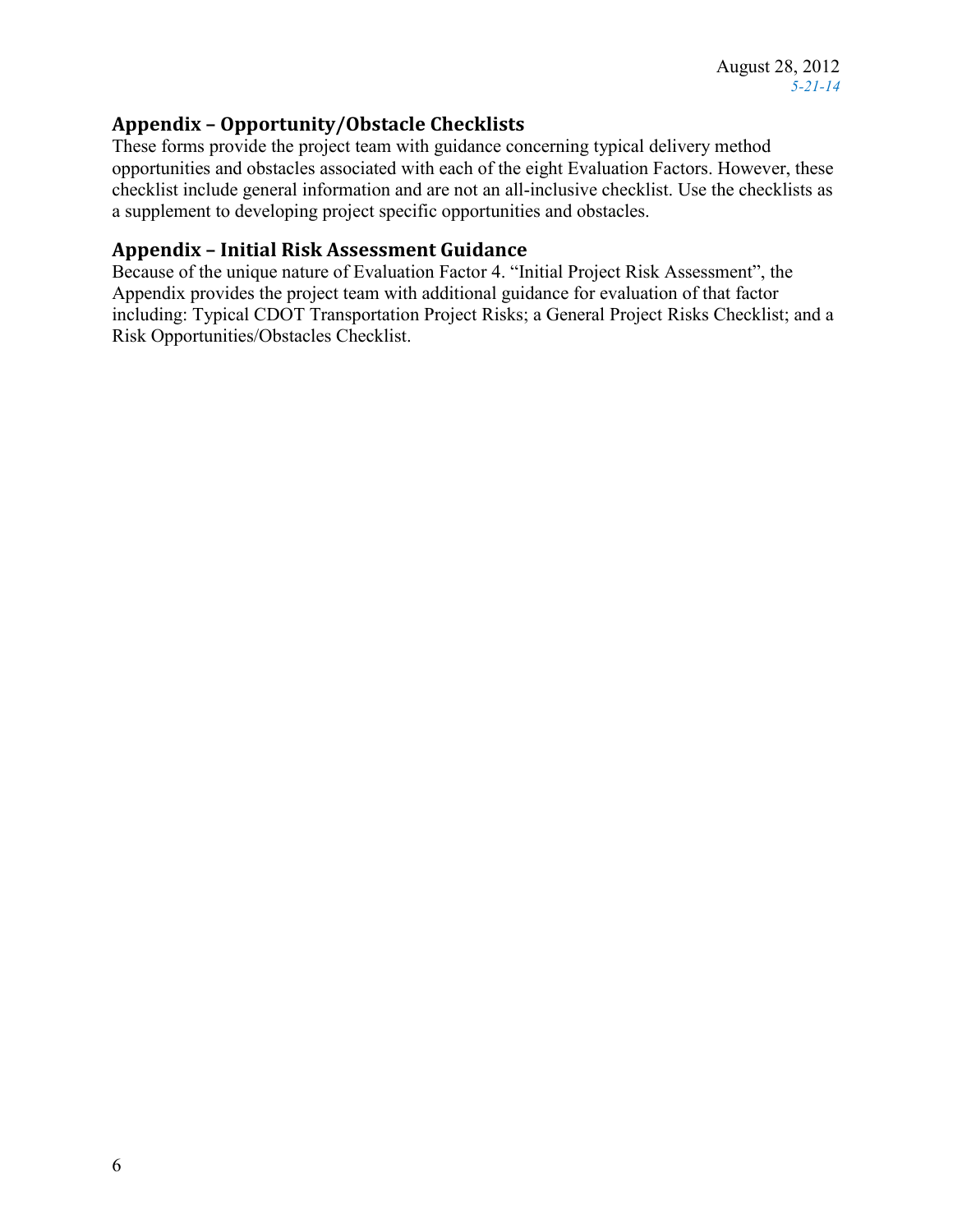## **Project Overview:**

The project will repair the severe damage caused to US34A during the flood of 2013. The major items of the project include:

- o Installing culvert(s) and a bridge to protect the roadway from future overtopping during flood events.
- o Reconstructing the pavement to the current 70 MPH design speed (65 MPH posted speed).
- o Reconstructing the superelevation of the curves to the current design standard of 6% max.
- o Constructing turn lanes and the intersection with 34D to current design standard.

The typical section varies from a 4-lane divided highway to the west, to a 4-lane highway with painted median to the east. The width of pavement for the divided section is 10 ft. outside shoulder, 2-12 ft. lanes and a 4ft. inside shoulder with a 54 ft. median, for a total width of 130 ft. The undivided typical section has right turn lanes, 2-12 ft. lanes in each direction, and a 16' painted median, with a total width of 90 ft.

## **Project Description Checklist**

The following items should be considered in the project description as applicable. Other items can be added if they influence the project delivery decision. Relevant documents can be added as appendices.

- **Project Name US34A Permanent Repair**
- $\Box$  Location East of Kersey, Southeast of Greeley
- **Estimated Budget** Original DDIR =  $$9.1M$ ; current project estimate at pre-FIR stage = \$15.1M (does not include ROW)
- $\Box$  Estimated Project Delivery Period Summer, 2015
- $\Box$  Required Delivery Date (if applicable) Initiation of construction in late 2014 is highly desirable.
- $\Box$  Source(s) of Project Funding Federal Emergency Funding (ER) with CDOT match
- $\Box$  Project Corridor US 34A
- $\Box$  Major Features of Work pavement, bridge, culverts, channel improvement
- $\Box$  Major Schedule Milestones Reopening of US34A to full capacity
- Major Project Stakeholders CDOT, FHWA, Weld County, FEMA
- $\Box$  Major Challenges (as applicable)
	- o Remove traffic from shoo-fly detour before September 15, 2014 when easements expire.
	- o Right of Way acquisition schedule
	- o CLOMR schedule
	- o FRO desire to have project initiated and/or constructed by end of 2014.
- $\Box$  Main Identified Sources of Risk
	- o Extensive dewatering of site for construction.
	- o Threat of spring runoff impacting site.
	- o Approval of concept by FHWA.
	- o Approval of CLOMR by Weld County and FEMA.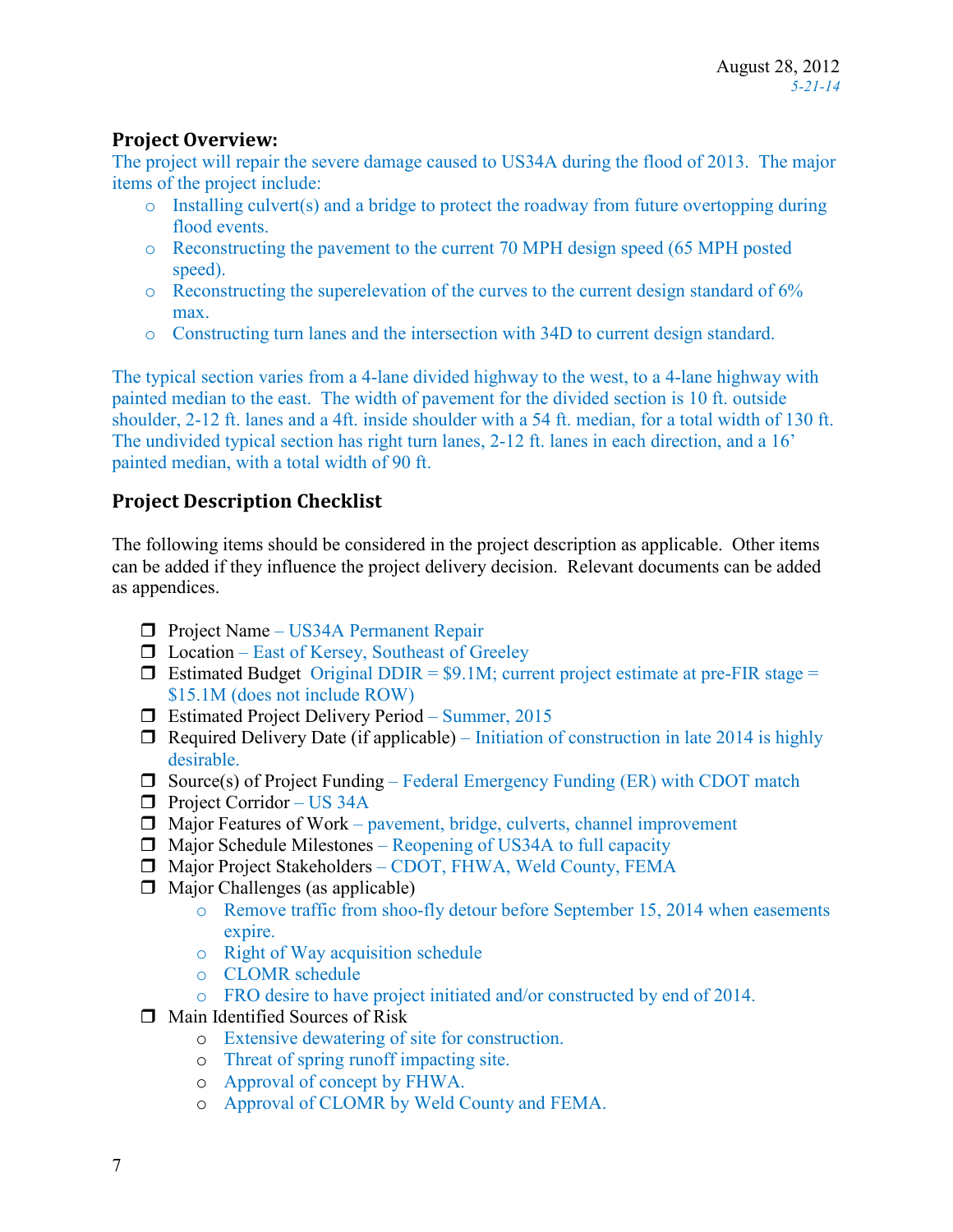- o Adjacent property owner acceptance of permanent repair.
- $\Box$  Safety Issues
	- o Traffic traveling at high speeds through construction area.
	- o Accident history at US34 and CR 45.5.
	- o Stopping sight distance at US34D.
- $\Box$  Sustainable Design and Construction Requirements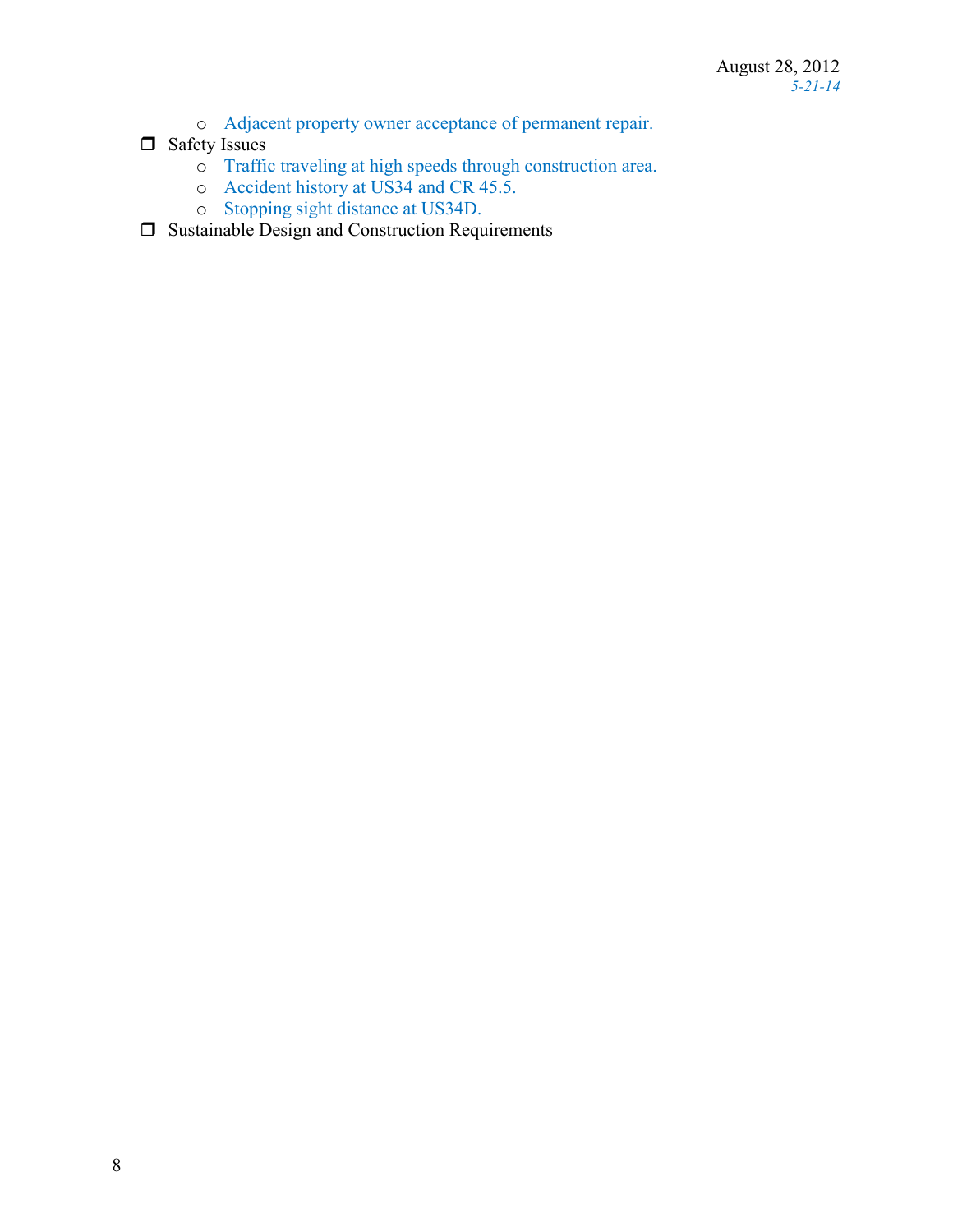## **Project Goals**

An understanding of project goals is essential to appropriate project delivery selection. Typically, the project goals can be defined in three to five items. Examples are provided below, $<sup>1</sup>$  $<sup>1</sup>$  $<sup>1</sup>$ </sup> but the report should include project-specific goals. These goals should remain consistent over the life of the project.

### Project-Specific Goals

Goal #1 - Schedule

- Repair and reopen US34A as soon as possible.
- Remove the existing shoo-fly and shift traffic prior to the expiration of the temporary easements *(September 15, 2014)*.
- Expedite completion of the project.
- *Expedite ROW acquisition and get the bridge under construction by October 15, 2014.*
- *Ground breaking this fall, October 15, 2014.*
- *Definitive CLOMR direction Weld County and CDOT regarding flexibility to initiate construction (by June 15, 2014)*
- *Environmental Clearance or conditional clearance by August 15, 2014*

### Goal #2 – Safety

- Maintain use of US34A during future flooding events.
- Roadway design speed in accordance with posted speed.
- Improve roadway and intersection near CR 45.5.
- Increase the sight distance at the intersection with US34D.

## Goal  $#3$  – Funding

• *Obtain funding for ROW Acquisition* 

<span id="page-8-0"></span> $\overline{a}$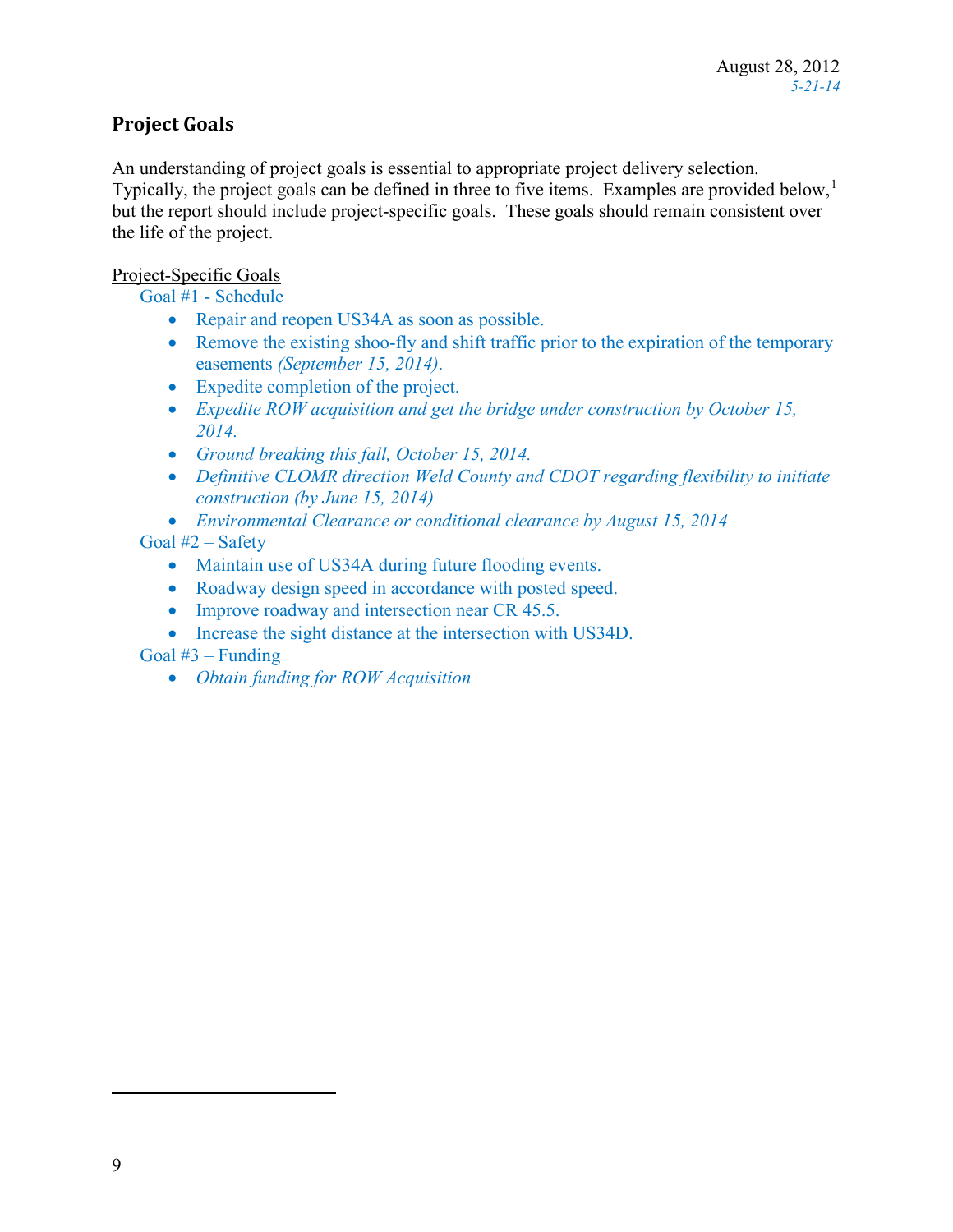## **Project Constraints**

There are potential aspects of a project that can eliminate the need to evaluate one or more of the possible project delivery methods. General constraints are provided, but it is critical to identify constraints that are project specific.

### **Constraints**

- Source of Funding Federal Emergency Funding (ER) with CDOT match. Funding is limited to approved DDIR by FHWA.
- Schedule constraints project needs to be completed as soon as possible, in order to shift traffic off of the temporary shoo-fly detour
- Federal, state, and local laws
- Third party agreements with railroads, ROW, etc
	- o Temporary easements for shoo-fly will expire September 15, 2014.
	- o ROW plans & acquisition prior to initiating construction
	- o Coordination with ATMOS utility
	- o FEMA CLOMR approval
	- o Weld County CLOMR and Floodplain Hazard Development permit approval
- Project specific constraint Completing environmental clearances
- Project specific constraint Only partial survey has been completed and design cannot begin in earnest until this is completed. Concept design has been initiated based on initial field survey and LiDAR survey.
- Project specific constraint Consultant task order execution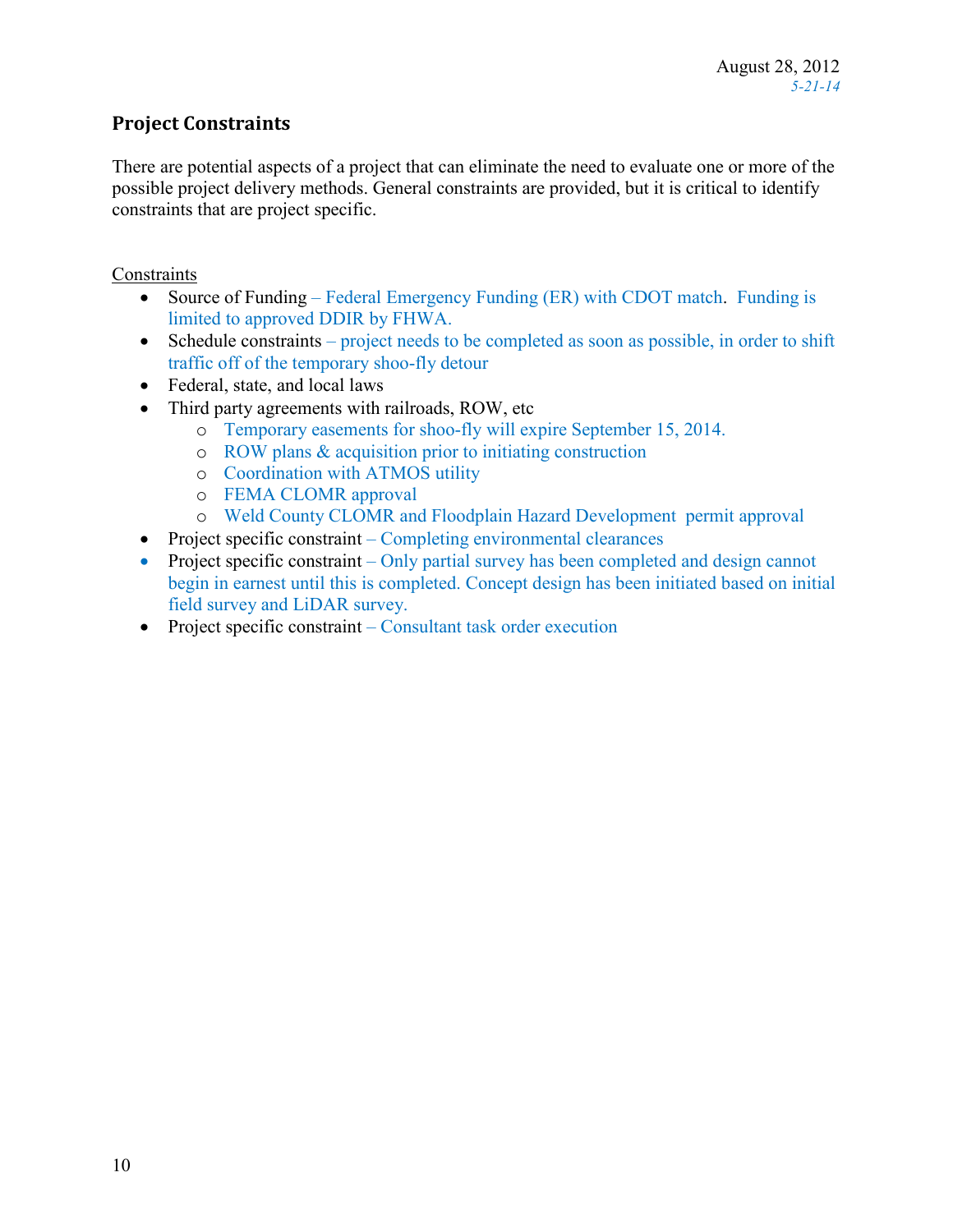## **Project Delivery Selection Matrix Summary**

Determine the factors that should be considered in the project delivery selection, discuss the opportunities and obstacles related to each factor, and document the discussion on the following pages. Then complete the summary below.

| PROJECT DELIVERY METHOD OPPORTUNITY/OBSTACLE SUMMARY |            |           |              |
|------------------------------------------------------|------------|-----------|--------------|
|                                                      | <b>DBB</b> | <b>DB</b> | <b>CM/GC</b> |
| <b>Primary Evaluation Factors</b>                    |            |           |              |
| 1. Delivery Schedule                                 | $+$        | X         | $++$         |
| 2. Project Complexity & Innovation                   | $\pm$      |           | $^{++}$      |
| 3. Level of Design                                   | $\pm$      |           | $\pm$        |
| 4. Cost                                              | ┿          |           | $\pm$        |
| 5. Perform Initial Risk Assessment                   | $\pm$      |           | $\pm$        |
| <b>Secondary Evaluation Factors</b>                  |            |           |              |
| 6. Staff Experience/Availability (Owner)             |            |           | <b>PASS</b>  |
| 7. Level of Oversight and Control                    |            |           | <b>PASS</b>  |
| 8. Competition and Contractor Experience             |            |           | <b>PASS</b>  |

- **+ +** Most appropriate delivery method
- **+** Appropriate delivery method
- **–** Least appropriate delivery method
- **X Fatal Flaw (discontinue evaluation of this method)**
- **NA** Factor not applicable or not relevant to the selection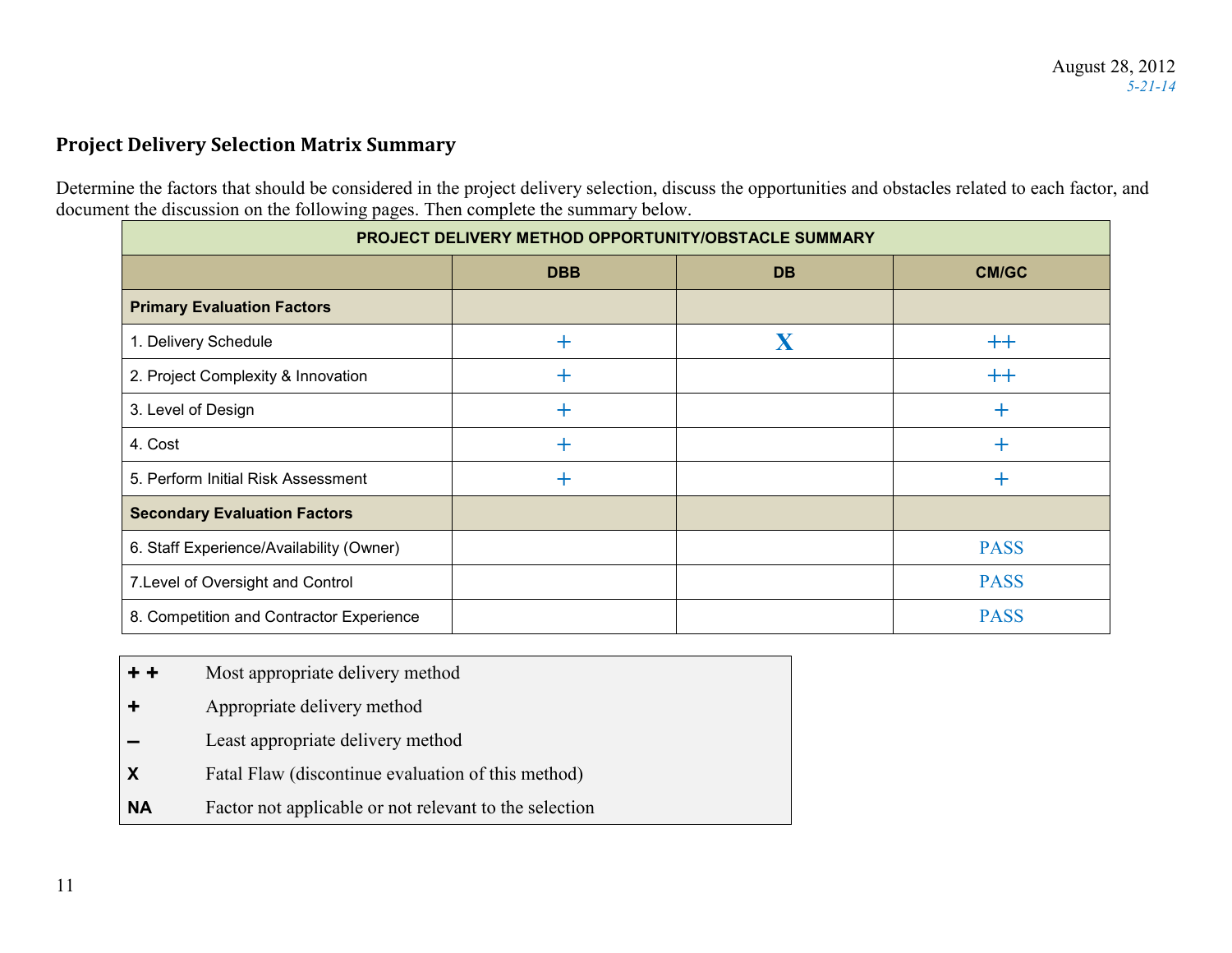## **Project Delivery Selection Matrix Summary Conclusions and Comments:**

**The committee determined that CM/GC was the best delivery method, with it having a slight edge over Design-Bid-Build in the areas of Delivery Schedule and Project Complexity & Innovation.**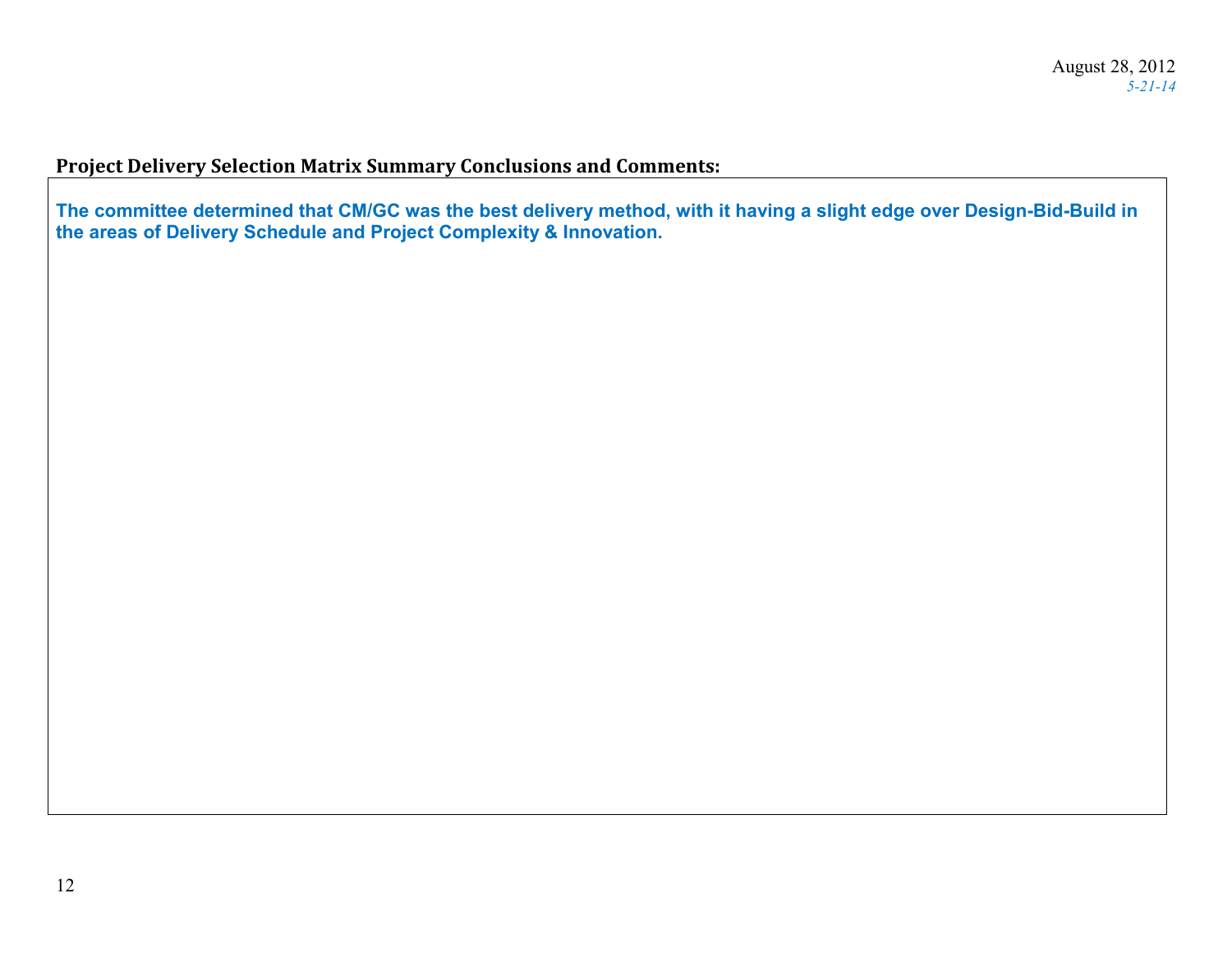# **Workshop Blank Form**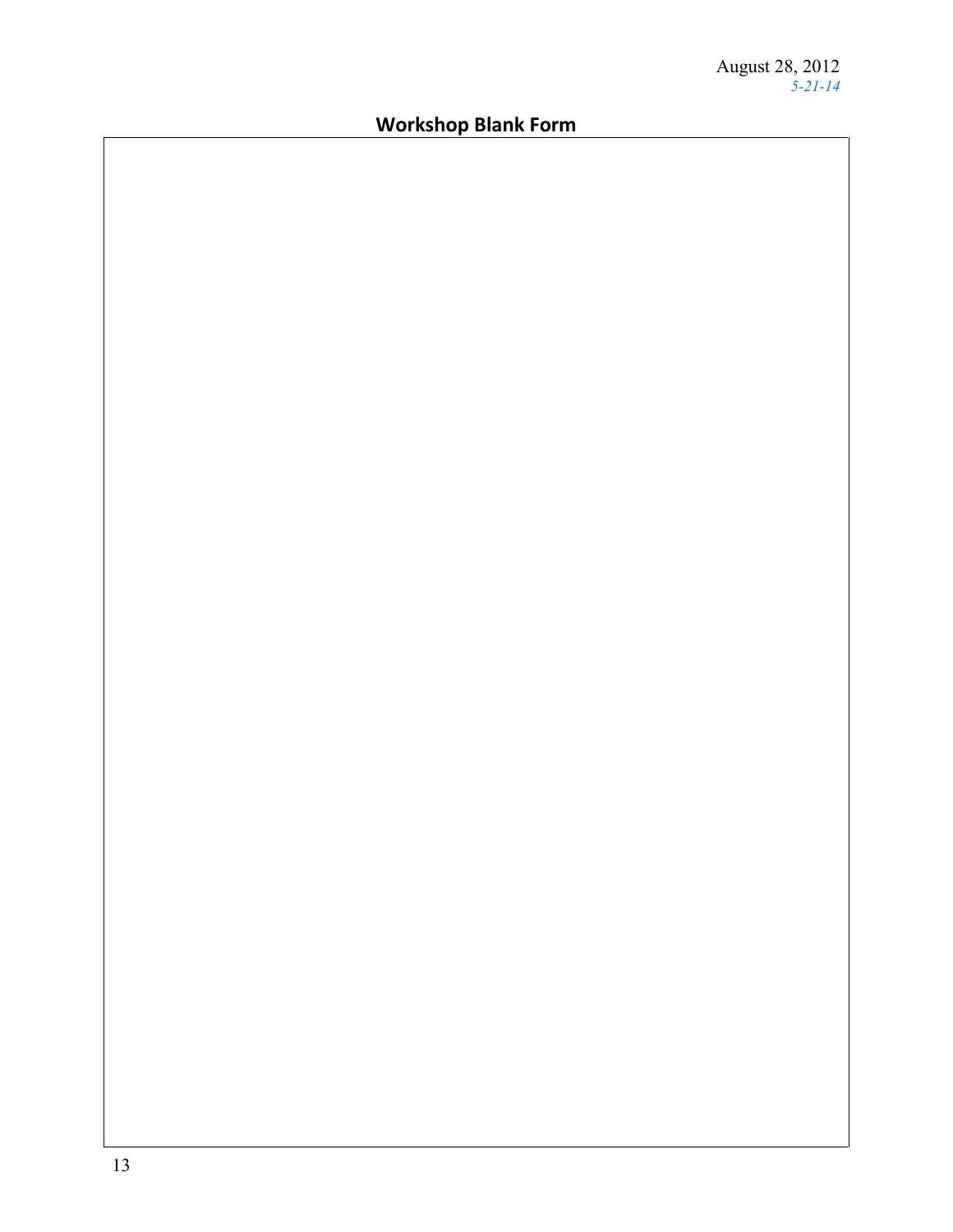## **1) Delivery Schedule**

Delivery schedule is the overall project schedule from scoping through design, construction and opening to the public. Assess time considerations in getting the project started or funding dedicated and assess project completion importance.

| <b>DESIGN-BID-BUILD</b><br>Requires time to perform sequential design and procurement, but if design time is available has the shortest<br>procurement time after the design is complete. |                                                                              |  |
|-------------------------------------------------------------------------------------------------------------------------------------------------------------------------------------------|------------------------------------------------------------------------------|--|
| <b>Opportunities</b><br><b>Obstacles</b>                                                                                                                                                  |                                                                              |  |
| Schedule more predictable                                                                                                                                                                 | Procurement schedule precludes the ability to<br>begin construction in 2014. |  |
| Start construction before ROW/design complete                                                                                                                                             | <b>ROW</b>                                                                   |  |
|                                                                                                                                                                                           | CLOMR approval process prior to letting<br>period                            |  |
|                                                                                                                                                                                           |                                                                              |  |

| <b>DESIGN-BUILD</b><br>Can get project under construction before completing design. Parallel process of design and construction can<br>accelerate project delivery schedule; however, procurement time can be lengthy due to the time necessary to develop<br>an adequate RFP, evaluate proposals and provide for a fair, transparent selection process. |                                                        |  |
|----------------------------------------------------------------------------------------------------------------------------------------------------------------------------------------------------------------------------------------------------------------------------------------------------------------------------------------------------------|--------------------------------------------------------|--|
| <b>Opportunities</b>                                                                                                                                                                                                                                                                                                                                     | <b>Obstacles</b>                                       |  |
| Industry input on schedule                                                                                                                                                                                                                                                                                                                               | No schedule enhancement                                |  |
|                                                                                                                                                                                                                                                                                                                                                          | Without SLOMR approval, there is a risk to<br>project. |  |
|                                                                                                                                                                                                                                                                                                                                                          | Procurement phase is lengthy (ATC process)             |  |
|                                                                                                                                                                                                                                                                                                                                                          | Project can be designed prior to procurement           |  |

### **CM/GC**

Quickly gets contractor under contract and under construction to meet funding obligations before completing design. Parallel process of development of contract requirements, design, procurements, and construction can accelerate project schedule. However, schedule can be slowed down by coordinating design-related issues between the CM and designer and by the process of reaching a reasonable Guaranteed Maximum Price (GMP).

| $\alpha$ orgher and $\sigma$ , and process or reaching a reasonable coanameted maximum rine (GMT). |                                                 |  |
|----------------------------------------------------------------------------------------------------|-------------------------------------------------|--|
| <b>Opportunities</b>                                                                               | <b>Obstacles</b>                                |  |
| Shortest time to start construction. CAP can be                                                    | Schedule driven, challenging                    |  |
| negotiated and construction expedited once                                                         |                                                 |  |
| <b>CLOMR Approved.</b> Long Lead Procurement                                                       |                                                 |  |
| of girders and deck panels possible.                                                               |                                                 |  |
| Ability to design the project to the contractor's                                                  | Inability to negotiate GMP                      |  |
| strengths.                                                                                         |                                                 |  |
| Start construction before ROW/design complete                                                      | Process distracts engineer from design progress |  |
| Can provide shorter procurement schedule                                                           | <b>ROW</b>                                      |  |
| Schedule optimization                                                                              |                                                 |  |
| VE for budget constraints                                                                          |                                                 |  |
| Contractor input (for phasing)                                                                     |                                                 |  |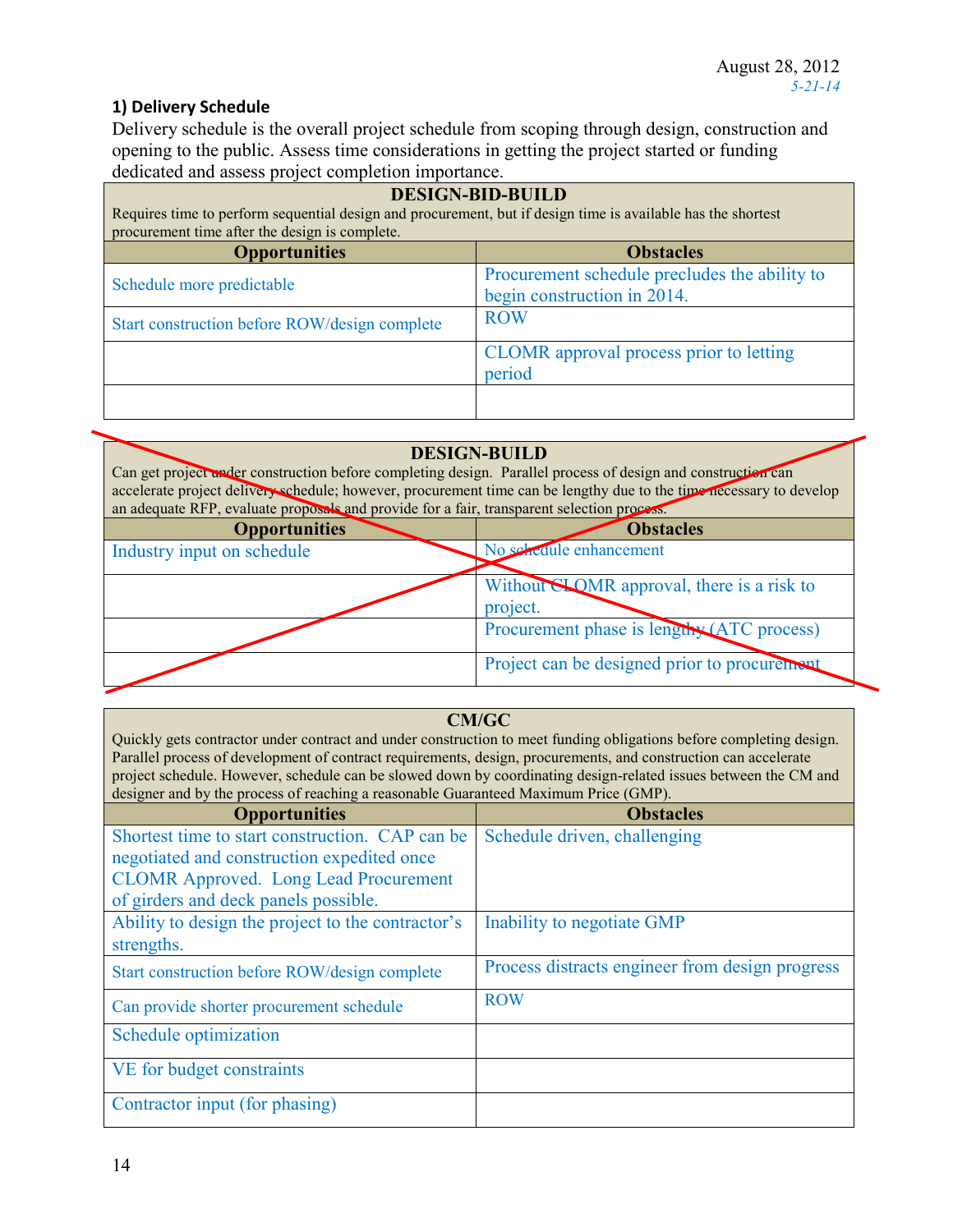### **Delivery Schedule Summary**

|                      | DBB | DB | <b>CM/GC</b> |
|----------------------|-----|----|--------------|
| 1. Delivery Schedule |     |    |              |

### Notes and Comments:

| DB delivery has fatal due to schedule constraints; negative schedule impacts to project with this |
|---------------------------------------------------------------------------------------------------|
| method. Project could be designed prior to DB procurement process being completed.                |

### **2) Project Complexity & Innovation**

Project complexity and innovation is the potential applicability of new designs or processes to resolve complex technical issues.

### **DESIGN-BID-BUILD**

Allows CDOT to fully resolve complex design issues and qualitatively evaluate designs before procurement of the general contractor. Innovation is provided by CDOT/Consultant expertise and through traditional owner directed processes such as VE studies and contractor bid alternatives.

| <b>Opportunities</b>                                    | <b>Obstacles</b>                      |
|---------------------------------------------------------|---------------------------------------|
| CDOT has more control over design                       | Innovation through owner & engineer   |
| Better understanding of project complexity              | No contractor input to optimize costs |
| Complex design can be resolved and<br>competitively bid |                                       |
|                                                         |                                       |

#### **DESIGN-BUILD**

Incorporates design-builder input into design process through best value selection and contractor proposed Alternate Technical Concepts (ATCs) – which are a cost oriented approach to providing complex and innovative designs. Requires that desired solutions to complex projects be well defined through contract requirements.

| <b>Opportunities</b>                              | <b>Obstacles</b>                                                 |
|---------------------------------------------------|------------------------------------------------------------------|
| Innovation through engineer & contractor<br>teams | Multiple firms examining in less detail                          |
| Sole point of responsibility                      | Time & cost constraints inhibit innovation                       |
|                                                   | Some design solutions might be too innovative<br>or unacceptable |
|                                                   |                                                                  |

#### **CM/GC** Allows independent selection of designer and contractor based on qualifications and other factors to jointly address complex innovative designs through three party collaboration of CDOT, designer and Contractor. Allows for a qualitative (nonprice oriented) design but requires agreement on GMP. **Opportunities Obstacles** More control over design Innovations can add cost/time Innovation through owner, engineer & contractor Preconstruction services fees for contractor involvement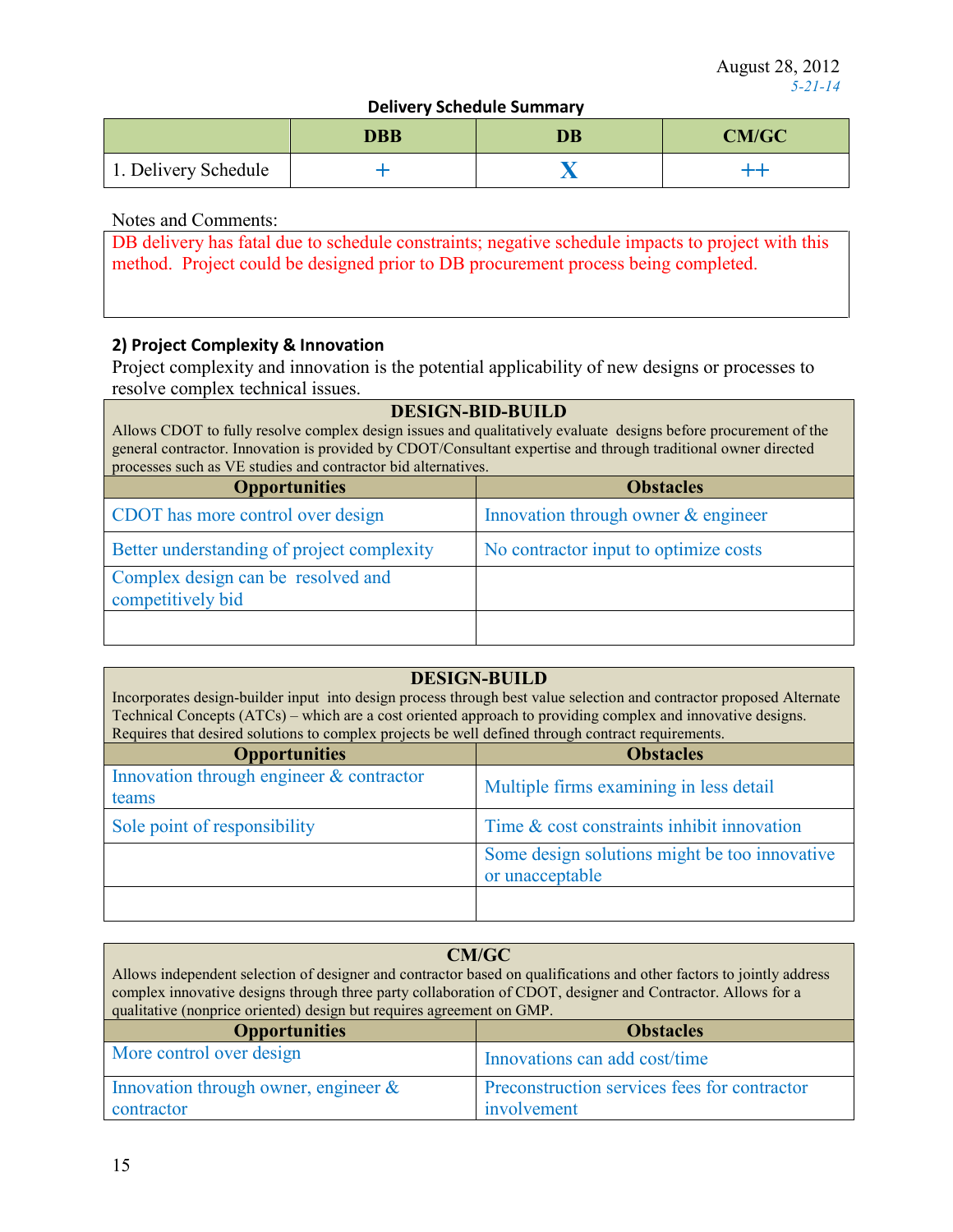|                                               | . |
|-----------------------------------------------|---|
| Best value selection of contractor (screening |   |
| process)                                      |   |
| Continuous VE process                         |   |
|                                               |   |
| Better understanding of project complexity    |   |

### **Project Complexity & Innovation Summary**

|                       | DBB | DB | <b>CM/GC</b> |
|-----------------------|-----|----|--------------|
| 2. Project Complexity |     |    |              |
| & Innovation          |     |    |              |

#### Notes and Comments:

### **3) Level of Design**

Level of design is the percentage of design completion at the time of the project delivery procurement

| <b>DESIGN-BID-BUILD</b>                                                 |  |  |
|-------------------------------------------------------------------------|--|--|
| 100% design by CDOT, with CDOT having complete control over the design. |  |  |
| <b>Obstacles</b>                                                        |  |  |
| Can reduce the level of constructability since the                      |  |  |
| contractor is not bought into the project until after                   |  |  |
| the design is complete                                                  |  |  |
|                                                                         |  |  |
|                                                                         |  |  |
|                                                                         |  |  |
|                                                                         |  |  |
|                                                                         |  |  |
|                                                                         |  |  |

#### **DESIGN-BUILD** Design advanced by CDOT to the level necessary to precisely define contract requirements and properly allocate risk (typically 30% or less). **Opportunities Obstacles** Contractor involvement in early design, which improves constructability and innovation Must have very clear definitions and requirements in the RFP because it is the basis for the contract Plans do not have to be as detailed because the design-builder is bought into the project early in the process and will accept design responsibility Over utilizing performance specifications to enhance innovation can risk quality through reduced technical requirements Design can be completed prior to clearances that are needed to start construction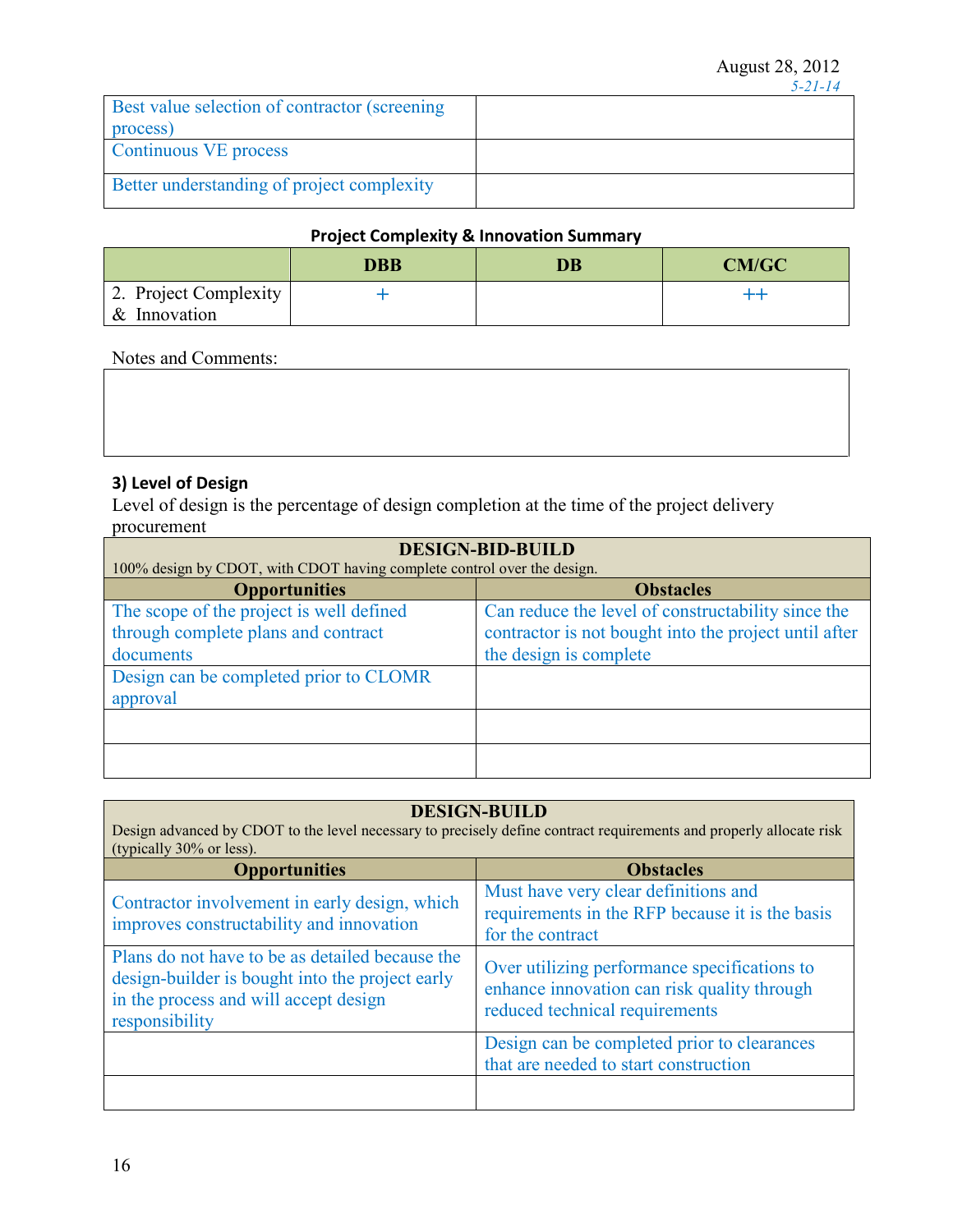## **CM/GC**

Can utilize a lower level of design prior to procurement of the CM/GC and then joint collaboration of CDOT, designer, and CM/GC in the further development of the design. Iterative nature of design process risks extending the project schedule.

| <b>Opportunities</b>                                                                                                                                 | <b>Obstacles</b>                                                                                              |
|------------------------------------------------------------------------------------------------------------------------------------------------------|---------------------------------------------------------------------------------------------------------------|
| Can utilize a lower level of design prior to<br>selecting a contractor then collaboratively<br>advance design with owner, designer and<br>contractor | Three party process can slow progression of<br>design                                                         |
| Contractor involvement in early design<br>improves constructability                                                                                  | If design is too far advanced it will limit the<br>advantages of CMGC or could require design<br>backtracking |
| Design can be completed prior to CLOMR<br>approval                                                                                                   |                                                                                                               |
|                                                                                                                                                      |                                                                                                               |

### **Level of Design Summary**

|                    | DBB | <b>DB</b> | <b>CM/GC</b> |
|--------------------|-----|-----------|--------------|
| 3. Level of Design |     |           |              |

#### Notes and Comments:

### **4) Cost**

Project cost is the financial process related to meeting budget restrictions, early and precise cost estimation, and control of project costs.

| <b>DESIGN-BID-BUILD</b><br>Competitive bidding provides a low cost construction for a fully defined scope of work. Costs accuracy limited until<br>design is completed. More likelihood of cost change orders due to contractor having no design responsibility. |                                    |  |
|------------------------------------------------------------------------------------------------------------------------------------------------------------------------------------------------------------------------------------------------------------------|------------------------------------|--|
| <b>Opportunities</b>                                                                                                                                                                                                                                             | <b>Obstacles</b>                   |  |
| Competitive bidding provides low cost                                                                                                                                                                                                                            | Uncertainty of price until bidding |  |
| Increased certainty about costs estimates                                                                                                                                                                                                                        | Errors and change orders           |  |
| Construction costs are contractually set                                                                                                                                                                                                                         |                                    |  |
| Better basis of bid                                                                                                                                                                                                                                              |                                    |  |
|                                                                                                                                                                                                                                                                  |                                    |  |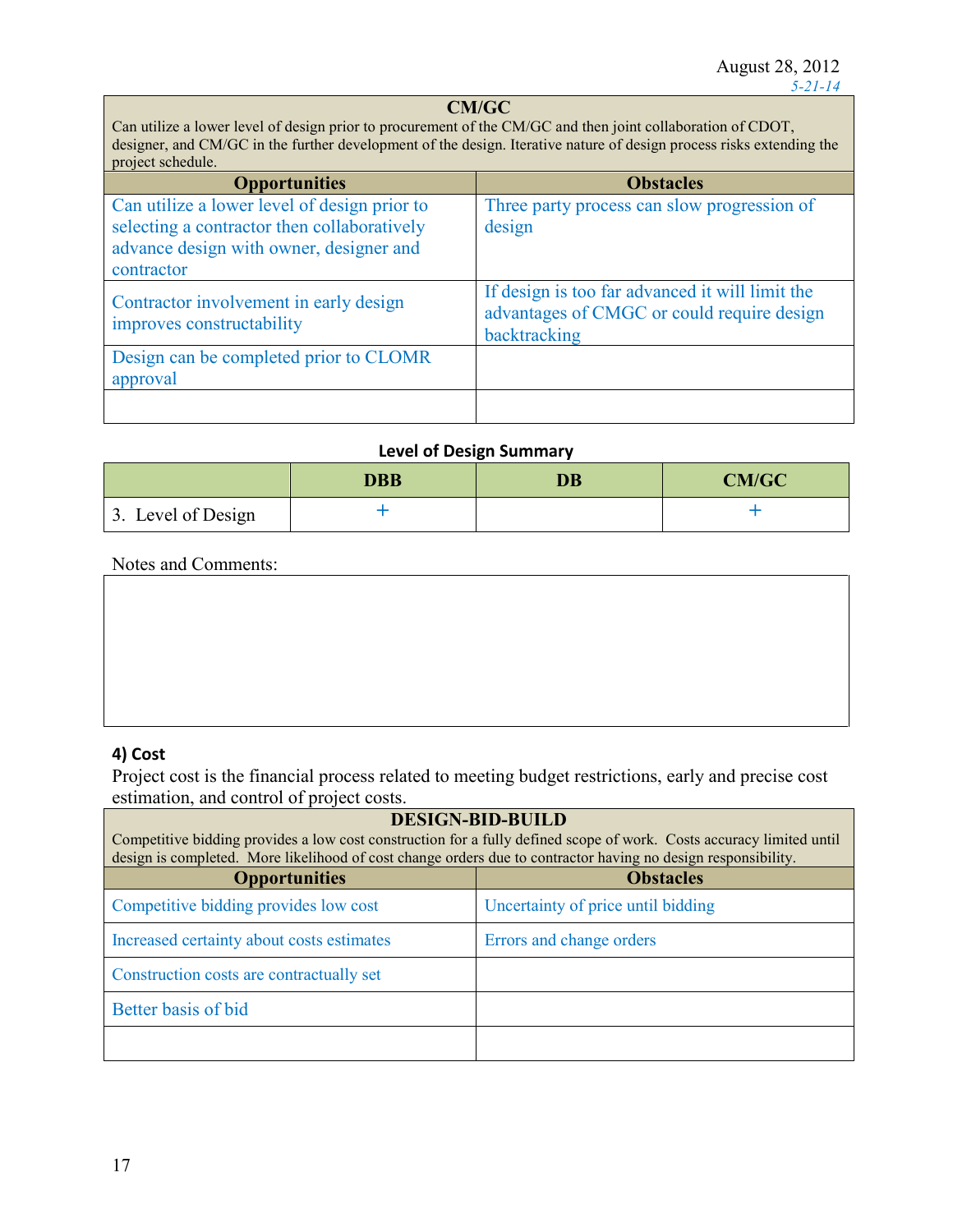### **DESIGN-BUILD**

Designer-builder collaboration and ATCs can provide a cost-efficient response to project goals. Costs are determined with design-build proposal, early in design process. Allows a variable scope bid to match a fixed budget. Poor risk allocation can result in high contingencies.

| <b>Opportunities</b> | <b>Obstacles</b>                    |
|----------------------|-------------------------------------|
| $Price = budget$     | Requirements not adequately defined |
|                      | Undefined risks have a price        |
|                      | Minimal opportunities for ATC's     |
|                      |                                     |

#### **CM/GC**

CDOT/designer/contractor collaboration to reduce risk pricing can provide a low cost project however noncompetitive negotiated GMP introduces price risk. Good flexibility to design to a budget.

| <b>Opportunities</b>                               | <b>Obstacles</b>                               |
|----------------------------------------------------|------------------------------------------------|
| Risks assessed                                     | Paying for contractor and ICE involvement      |
| Better basis of bid                                | Negotiation for CAP with contractor is complex |
| Collaboration to reduce risk to lower project cost | Noncompetitive GMP                             |
| Cost savings through VE and constructability       |                                                |
| Fewer CMO's                                        |                                                |
|                                                    |                                                |

#### **Cost Summary**

|            | <b>DBB</b> | <b>DB</b> | <b>CM/GC</b> |
|------------|------------|-----------|--------------|
| Cost<br>4. |            |           |              |

Notes and Comments:

#### **5) Initial Risk Assessment**

Risk is an uncertain event or condition that, if it occurs, has a negative effect on a project's objectives. Risk allocation is the assignment of unknown events or conditions to the party that can best manage them. An initial assessment of project risks is important to ensure the selection of the delivery method that can properly address them. An approach that focuses on a fair allocation of risk will be most successful. Refer to risk discussion and checklists in appendix B.

## **DESIGN-BID-BUILD**

Risk allocation for design-bid-build best is understood by the industry, but requires that most design-related risks and third party risks be resolved prior to procurement to avoid costly contractor contingency pricing and change orders and claims.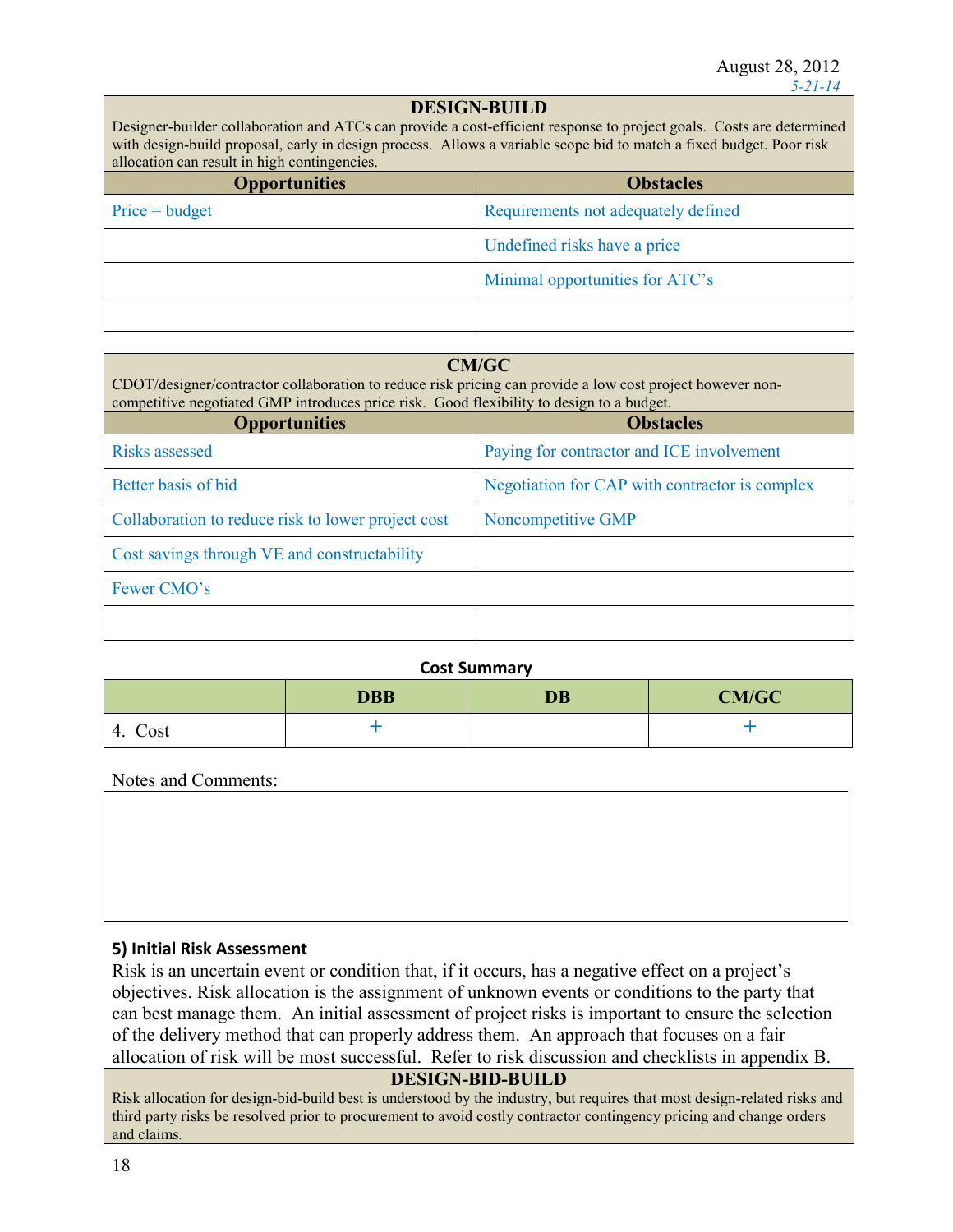| <b>Opportunities</b>                                                           | <b>Obstacles</b>                                                                                                               |
|--------------------------------------------------------------------------------|--------------------------------------------------------------------------------------------------------------------------------|
| Can complete engineering while clearing ROW,<br>CLOMR, utility and environment | ROW schedule – identification, plans, acquisitions<br>(could be slow with uncooperative land owner),<br>potential condemnation |
| Initiate early project components (based on<br>available ROW)                  |                                                                                                                                |
|                                                                                |                                                                                                                                |
|                                                                                |                                                                                                                                |

#### **DESIGN-BUILD**

Provides opportunity to properly allocate risks to the party best able to manage them, but requires risks allocated to design-builder to be well defined to minimize contractor contingency pricing of risks.

| <b>Opportunities</b> | <b>Obstacles</b>                                   |
|----------------------|----------------------------------------------------|
|                      | ROW schedule – identification, plans, acquisitions |
|                      | (could be slow with uncooperative land owner),     |
|                      | potential condemnation                             |
|                      | CLOMR schedule – must be approved prior to         |
|                      | construction in floodplain                         |
|                      |                                                    |
|                      |                                                    |
|                      |                                                    |
|                      |                                                    |

| CM/GC<br>Provides opportunity for CDOT, designer, and contractor to collectively identify and minimize project risks, and<br>allocate risk to appropriate party. Has potential to minimize contractor contingency pricing of risk, but can lose the<br>element of competition in pricing. |                                                                                                                                |  |
|-------------------------------------------------------------------------------------------------------------------------------------------------------------------------------------------------------------------------------------------------------------------------------------------|--------------------------------------------------------------------------------------------------------------------------------|--|
| <b>Opportunities</b><br><b>Obstacles</b>                                                                                                                                                                                                                                                  |                                                                                                                                |  |
| Complete engineering while clearing ROW -<br>schedule improvement                                                                                                                                                                                                                         | ROW schedule – identification, plans, acquisitions<br>(could be slow with uncooperative land owner),<br>potential condemnation |  |
| Initiate early project components (based on<br>working within available ROW)                                                                                                                                                                                                              | <b>Regulatory/statutory processes</b>                                                                                          |  |
|                                                                                                                                                                                                                                                                                           | Timely funding and contract approvals                                                                                          |  |
|                                                                                                                                                                                                                                                                                           |                                                                                                                                |  |

#### **Initial Risk Assessment Summary**

|                                 | <b>DBB</b> | <b>DB</b> | CM/GC |
|---------------------------------|------------|-----------|-------|
| <b>Initial Risk</b><br><u>.</u> |            |           |       |
| Assessment                      |            |           |       |

### Notes and Comments:

## **6) Staff Experience/Availability**

Owner staff experience and availability as it relates to the project delivery methods in question.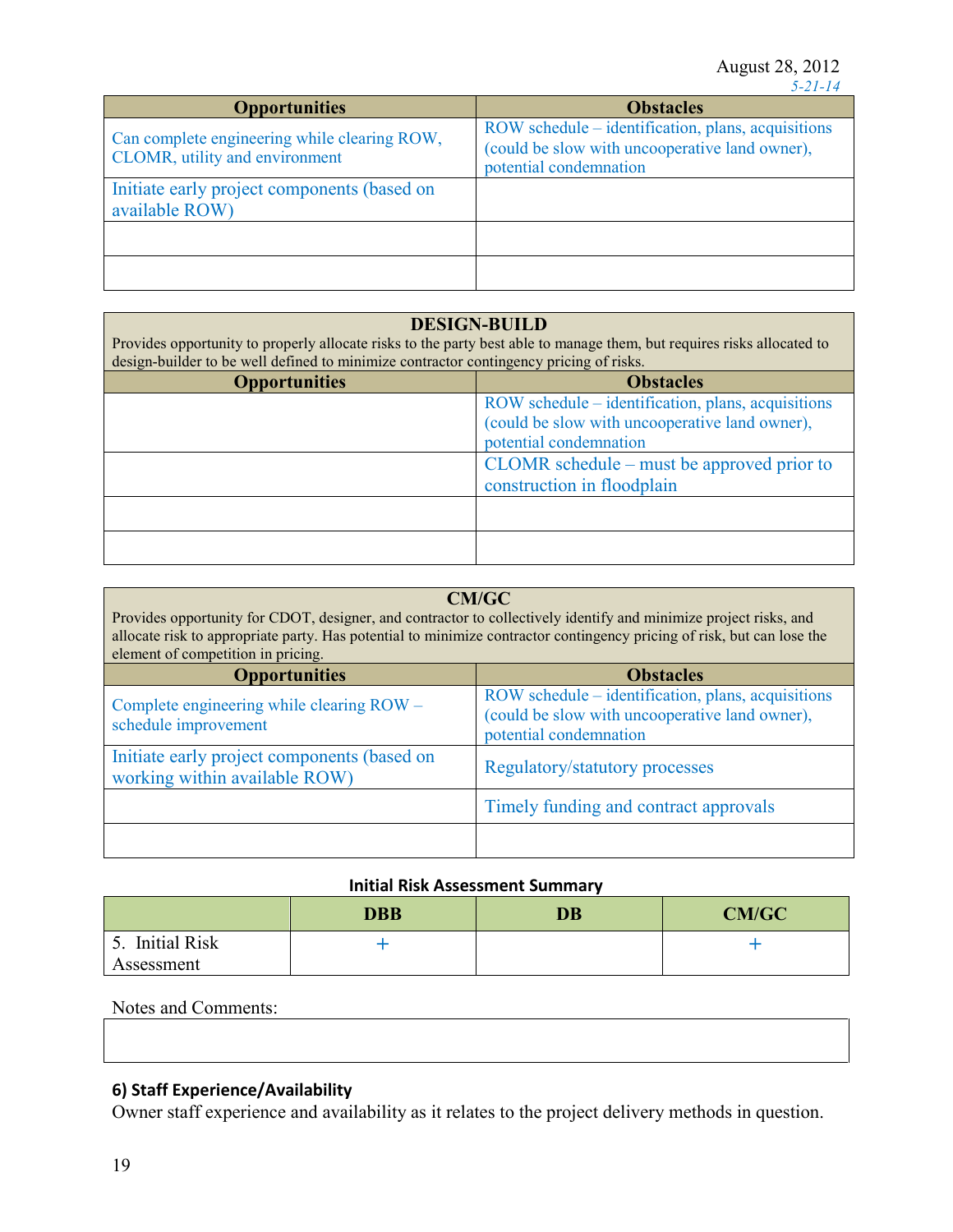## **DESIGN-BID-BUILD**

Technical and management resources necessary to perform the design and plan development. Resource needs can be more spread out.

| more opreau out.     |                  |  |
|----------------------|------------------|--|
| <b>Opportunities</b> | <b>Obstacles</b> |  |
|                      |                  |  |
|                      |                  |  |
|                      |                  |  |
|                      |                  |  |
|                      |                  |  |

## **DESIGN-BUILD**

| Technical and management resources and expertise necessary to develop the RFQ and RFP and administrate the |  |
|------------------------------------------------------------------------------------------------------------|--|
| procurement. Concurrent need for both design and construction resources to oversee the implementation.     |  |

| <b>Opportunities</b> | <b>Obstacles</b> |
|----------------------|------------------|
|                      |                  |
|                      |                  |
|                      |                  |
|                      |                  |
|                      |                  |

| Strong, committed CDOT project management resources are important for success of the CM/GC process. Resource  |                                         |  |  |
|---------------------------------------------------------------------------------------------------------------|-----------------------------------------|--|--|
| needs are similar to DBB except CDOT must coordinate CM's input with the project designer and be prepared for |                                         |  |  |
| GMP negotiations.                                                                                             |                                         |  |  |
| $\mathbf{\Omega}$ and a set of $\mathbf{\Omega}$ and $\mathbf{\Omega}$                                        | $\bigcap$ $\bigcup$ $\bigcup$ $\bigcup$ |  |  |

| <b>Opportunities</b> | <b>Obstacles</b> |  |
|----------------------|------------------|--|
|                      |                  |  |
|                      |                  |  |
|                      |                  |  |
|                      |                  |  |
|                      |                  |  |
|                      |                  |  |
|                      |                  |  |
|                      |                  |  |

## **Staff Experience/Availability Summary**

|                      | <b>DBB</b> | $\overline{\mathbf{D}}\mathbf{B}$ | <b>CM/GC</b> |
|----------------------|------------|-----------------------------------|--------------|
| 6. Staff Experience/ |            |                                   |              |
| Availability         |            |                                   |              |

## Notes and Comments: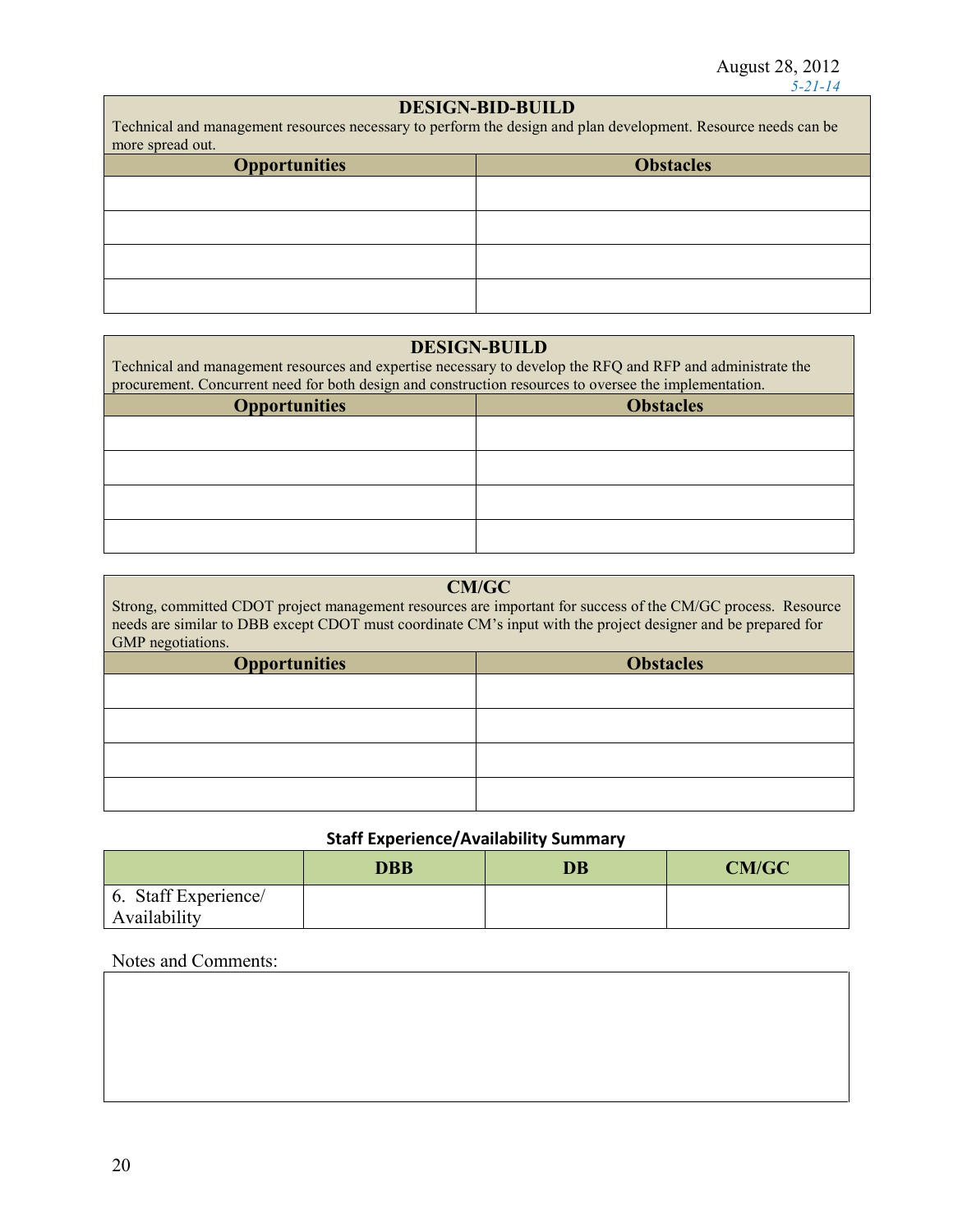## **7) Level of Oversight and Control**

Level of oversight involves the amount of agency staff required to monitor the design or construction, and amount of agency control over the delivery process

| . .<br><b>DESIGN-BID-BUILD</b>                              |  |  |
|-------------------------------------------------------------|--|--|
| Full control over a linear design and construction process. |  |  |
| <b>Obstacles</b><br><b>Opportunities</b>                    |  |  |
|                                                             |  |  |
|                                                             |  |  |
|                                                             |  |  |
|                                                             |  |  |
|                                                             |  |  |
|                                                             |  |  |

#### **DESIGN-BUILD**

Less control over the design (design desires must be written into the RFP contract requirements). Generally less control over the construction process (design-builder often has QA responsibilities).

| <b>Opportunities</b> | <b>Obstacles</b> |  |
|----------------------|------------------|--|
|                      |                  |  |
|                      |                  |  |
|                      |                  |  |
|                      |                  |  |
|                      |                  |  |

| CM/GC<br>Most control by CDOT over both the design, and construction, and control over a collaborative<br>owner/designer/contractor project team |  |  |  |
|--------------------------------------------------------------------------------------------------------------------------------------------------|--|--|--|
| <b>Opportunities</b><br><b>Obstacles</b>                                                                                                         |  |  |  |
|                                                                                                                                                  |  |  |  |
|                                                                                                                                                  |  |  |  |
|                                                                                                                                                  |  |  |  |
|                                                                                                                                                  |  |  |  |

#### **Level of Oversight and Control Summary**

|                       | <b>DBB</b> | <b>DB</b> | <b>CM/GC</b> |
|-----------------------|------------|-----------|--------------|
| 7. Level of Oversight |            |           |              |
| and Control           |            |           |              |

#### Notes and Comments: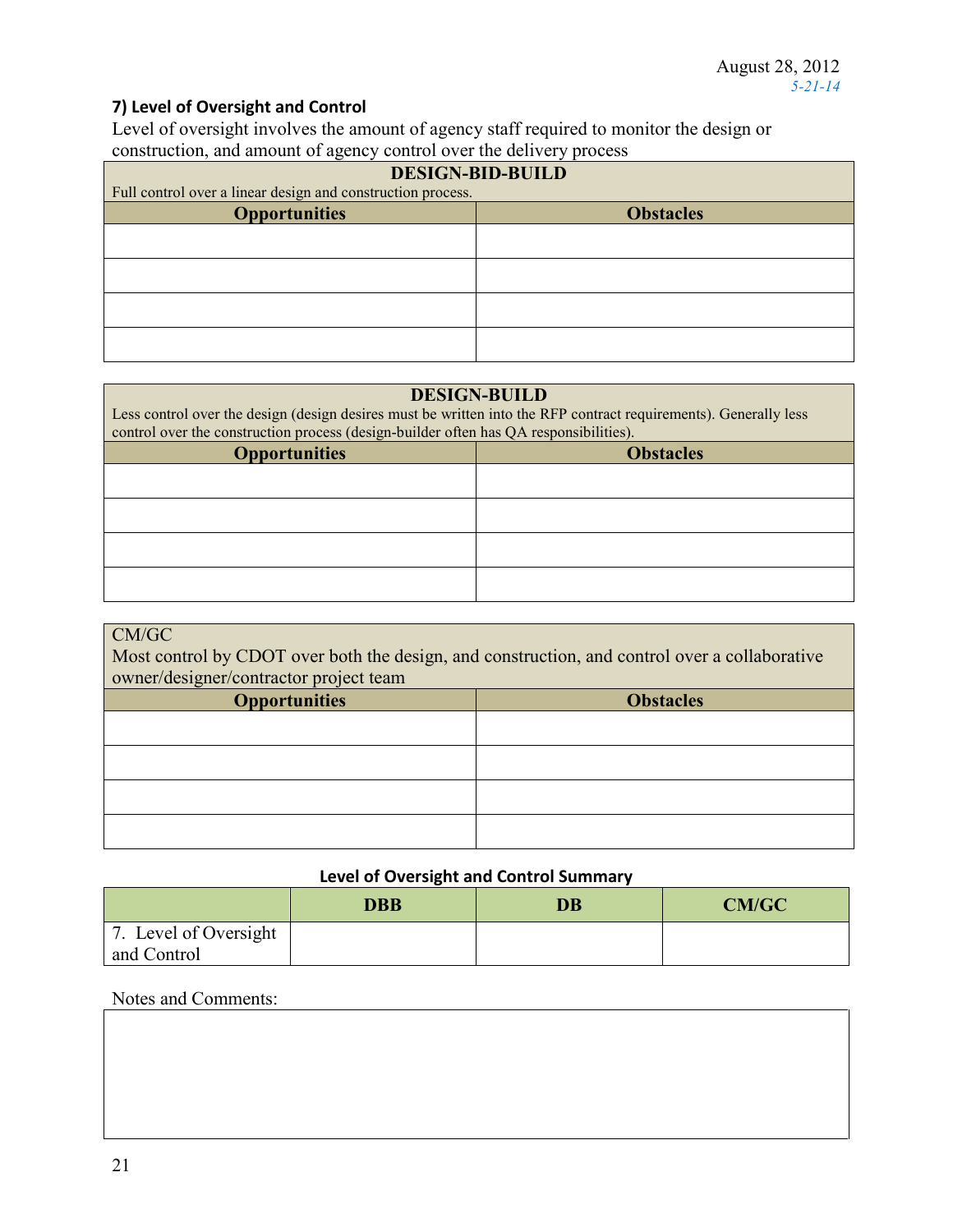### **8) Competition and Contractor Experience**

Competition and availability refers to the level of competition, experience and availability in the market place and its capacity for the project.

| <b>DESIGN-BID-BUILD</b>                                                                                         |  |  |  |
|-----------------------------------------------------------------------------------------------------------------|--|--|--|
| High level of competition, but GC selection is based solely on low price. High level of marketplace experience. |  |  |  |
| <b>Opportunities</b><br><b>Obstacles</b>                                                                        |  |  |  |
|                                                                                                                 |  |  |  |
|                                                                                                                 |  |  |  |
|                                                                                                                 |  |  |  |
|                                                                                                                 |  |  |  |
|                                                                                                                 |  |  |  |
|                                                                                                                 |  |  |  |

| <b>DESIGN-BUILD</b>                                                                                                   |                  |  |  |
|-----------------------------------------------------------------------------------------------------------------------|------------------|--|--|
| Allows for a balance of price and non-price factors in the selection process. Medium level of marketplace experience. |                  |  |  |
| Opportunities                                                                                                         | <b>Obstacles</b> |  |  |
|                                                                                                                       |                  |  |  |
|                                                                                                                       |                  |  |  |
|                                                                                                                       |                  |  |  |
|                                                                                                                       |                  |  |  |
|                                                                                                                       |                  |  |  |

| <b>CM/GC</b><br>Allows for the selection of the single most qualified contractor, but GMP can limit price competition. Low level of<br>marketplace experience. |  |  |
|----------------------------------------------------------------------------------------------------------------------------------------------------------------|--|--|
| Opportunities<br><b>Obstacles</b>                                                                                                                              |  |  |
|                                                                                                                                                                |  |  |
|                                                                                                                                                                |  |  |
|                                                                                                                                                                |  |  |
|                                                                                                                                                                |  |  |

## **Competition and Contractor Experience Summary**

|                       | <b>DBB</b> | <b>DB</b> | CM/GC |
|-----------------------|------------|-----------|-------|
| 8. Competition and    |            |           |       |
| Contractor Experience |            |           |       |

## Notes and Comments: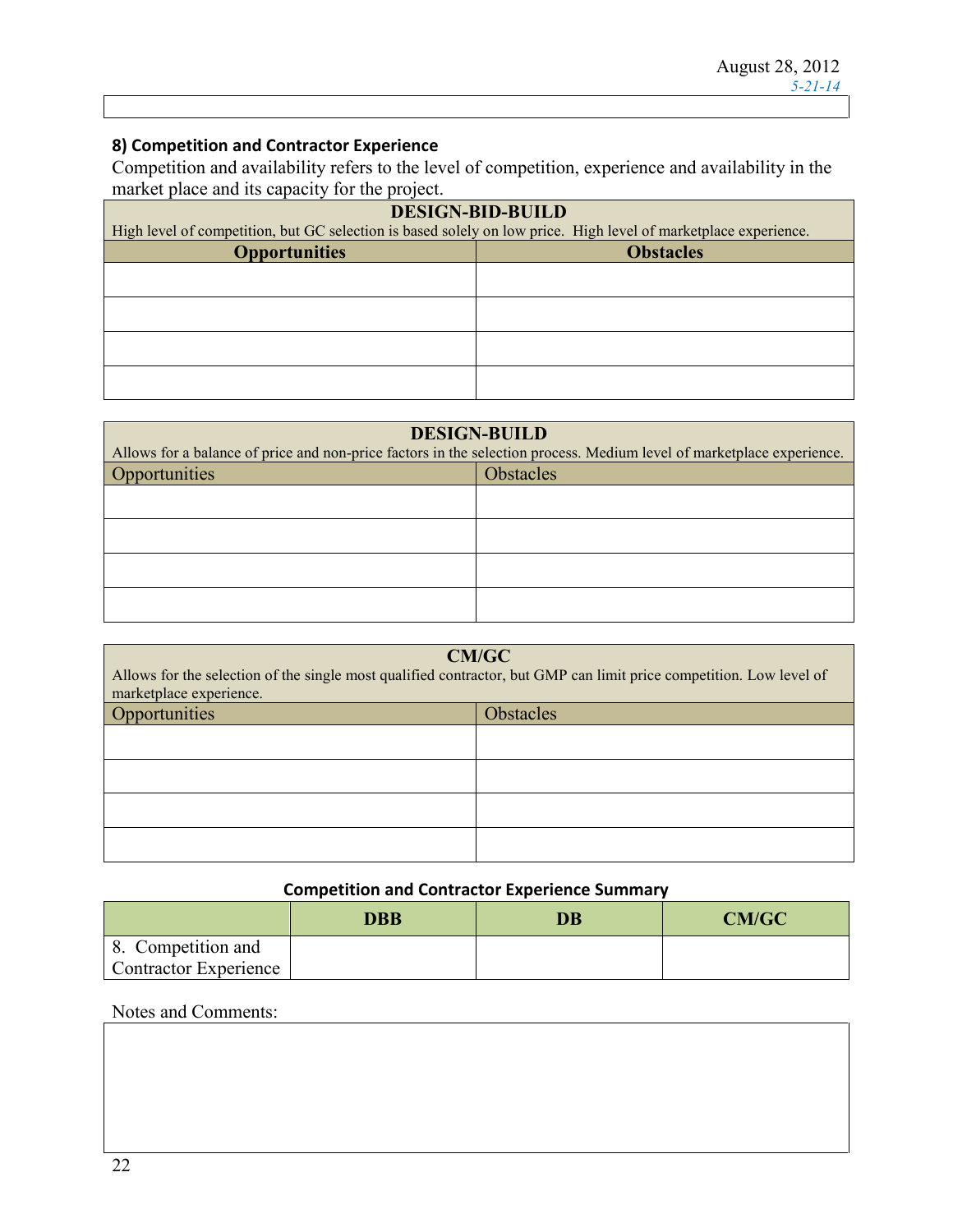## **APPENDIX**

# **Opportunity and Obstacle Checklists (With Project Risk Assessment Discussion and Checklists)**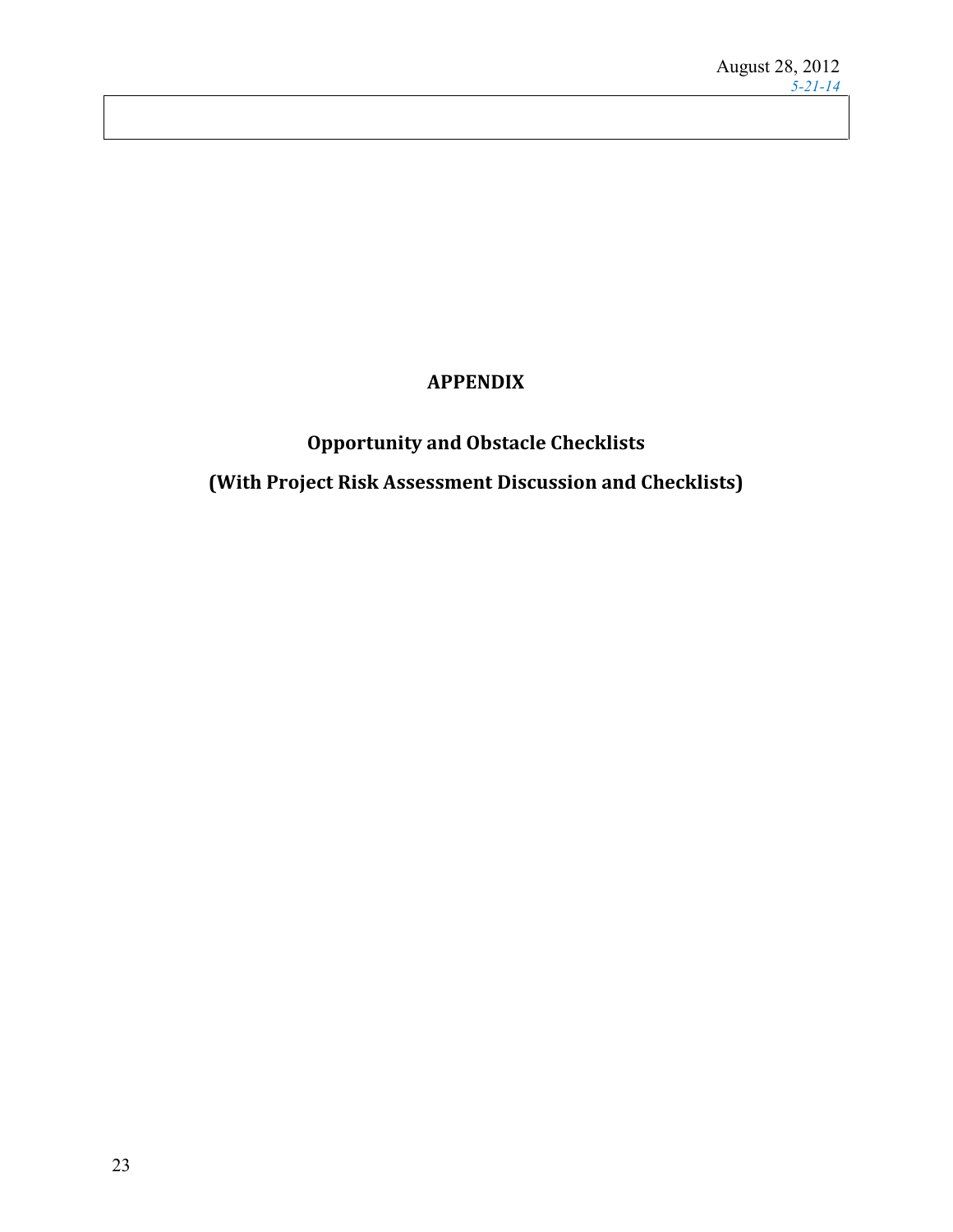## **1) Delivery Schedule Checklist**

| <b>DESIGN-BID-BUILD</b>                          |                                                         |  |  |
|--------------------------------------------------|---------------------------------------------------------|--|--|
| Opportunities                                    | <b>Obstacles</b>                                        |  |  |
| Schedule is more predictable and more            | Requires time to perform a linear design-bid-<br>$\Box$ |  |  |
| manageable                                       | construction process                                    |  |  |
| Milestones can be easier to define               | Design and construction schedules can be                |  |  |
| Projects can more easily be "shelved"            | unrealistic due to lack industry input                  |  |  |
| Shortest procurement period                      | Errors in design lead to change orders and<br>σ         |  |  |
| Elements of design can be advanced prior to<br>□ | schedule delays                                         |  |  |
| permitting, construction, etc.                   | Low bid selection may lead to potential delays<br>σ.    |  |  |
| Time to communicate/discuss design with          | and other adverse outcomes.                             |  |  |
| stakeholders                                     |                                                         |  |  |

|        | <b>DESIGN-BUILD</b>                               |                  |                                                |  |
|--------|---------------------------------------------------|------------------|------------------------------------------------|--|
|        | <b>Opportunities</b>                              | <b>Obstacles</b> |                                                |  |
| $\Box$ | Potential to accelerate schedule through parallel | π                | Request for proposal development and           |  |
|        | design-build process                              |                  | procurement can be intensive                   |  |
| Π      | Shifting schedule risk to DB team                 |                  | Undefined events or conditions found after     |  |
| □      | Encumbers construction funds more quickly         |                  | procurement, but during design can impact      |  |
| П      | Industry input into design and schedule           |                  | schedule and cost                              |  |
| ◘      | Fewer chances for disputes between agency and     | σ                | Time required to define technical requirements |  |
|        | design-builders                                   |                  | and expectations through RFP development can   |  |
| ◘      | More efficient procurement of long-lead items     |                  | be intensive                                   |  |
| $\Box$ | Ability to start construction before entire       |                  | Time required to gain acceptance of quality    |  |
|        | design, ROW, etc. is complete (i.e., phased       |                  | program                                        |  |
|        | design)                                           |                  | Requires agency and stakeholder commitments    |  |
| ◘      | Allows innovation in resource loading and         |                  | to an expeditious review of design             |  |
|        | scheduling by DB team                             |                  |                                                |  |

|        | CM/GC                                            |           |                                                  |  |
|--------|--------------------------------------------------|-----------|--------------------------------------------------|--|
|        | Opportunities                                    | Obstacles |                                                  |  |
| $\Box$ | Ability to start construction before entire      | $\Box$    | Potential for not reaching GMP and substantially |  |
|        | design, ROW, etc. is complete (i.e., phased      |           | delaying schedule                                |  |
|        | design)                                          | □         | GMP negotiation can delay the schedule           |  |
| □      | More efficient procurement of long-lead items    |           | Designer-contractor-agency disagreements can     |  |
| $\Box$ | Early identification and resolution of design    |           | add delays                                       |  |
|        | and construction issues (e.g., utility, ROW, and | $\Box$    | Strong agency management is required to          |  |
|        | earthwork)                                       |           | control schedule                                 |  |
| σ      | Can provide a shorter procurement schedule       |           |                                                  |  |
|        | than DB                                          |           |                                                  |  |
| □      | Team involvement for schedule optimization       |           |                                                  |  |
| □      | Continuous constructability review and VE        |           |                                                  |  |
| ◘      | Maintenance of Traffic improves with             |           |                                                  |  |
|        | contractor inputs                                |           |                                                  |  |
| $\Box$ | Contractor input for phasing, constructability   |           |                                                  |  |
|        | and traffic control may reduce overall schedule  |           |                                                  |  |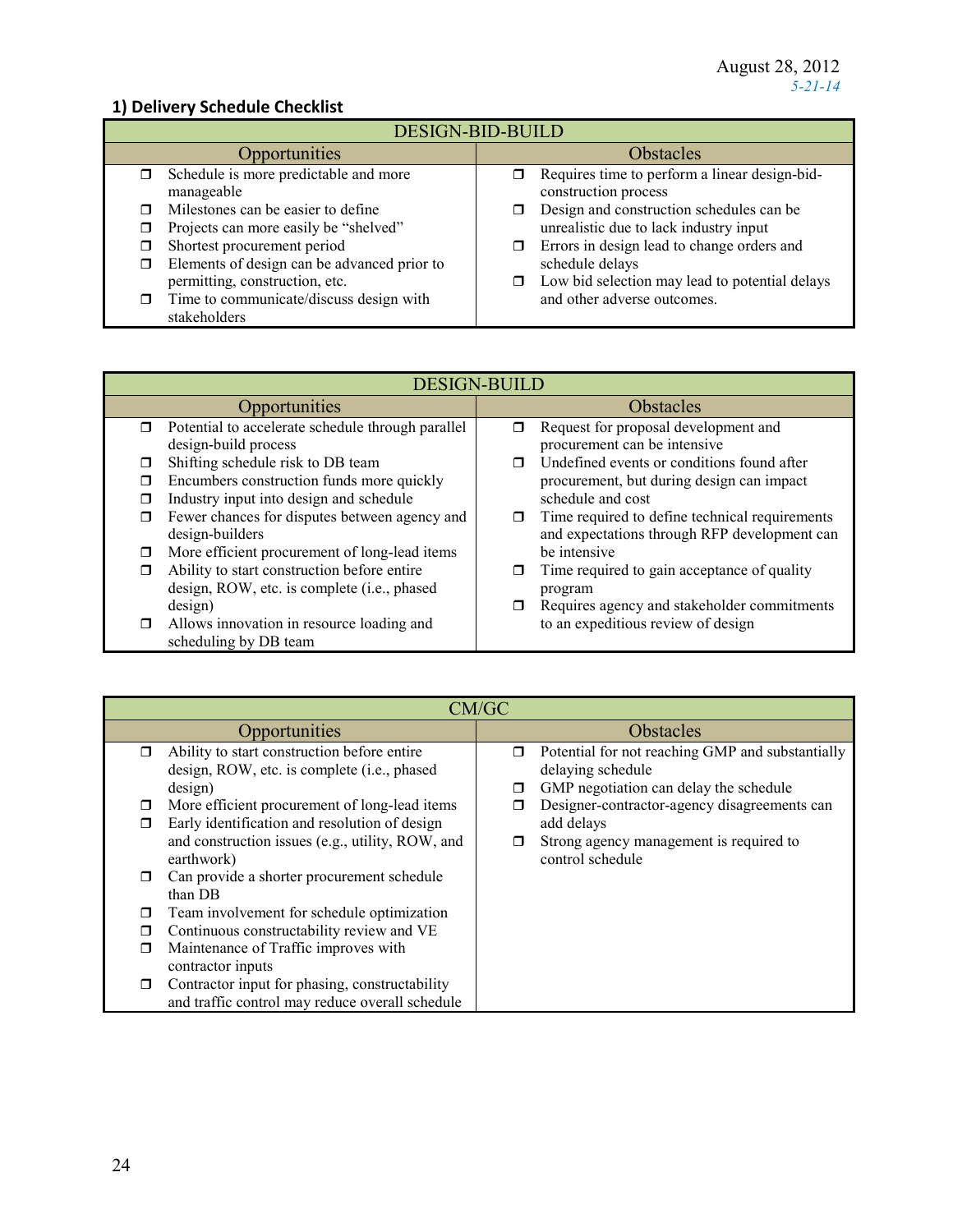## **2) Project Complexity & Innovation Checklist**

| <b>DESIGN-BID-BUILD</b> |                                                  |                  |                                                |
|-------------------------|--------------------------------------------------|------------------|------------------------------------------------|
|                         | <b>Opportunities</b>                             | <b>Obstacles</b> |                                                |
|                         | $\Box$ CDOT can have more control of design of   |                  |                                                |
|                         | complex projects                                 |                  | Innovations can add cost or time and restrain  |
| $\Box$                  | CDOT& consultant expertise can select            |                  | contractor's benefits                          |
|                         | innovation independently of contractor abilities | $\Box$           | No contractor input to optimize costs          |
|                         | Opportunities for value engineering studies      |                  | Limited flexibility for integrated design and  |
|                         | during design, more time for design solutions    |                  | construction solutions (limited to             |
|                         | Aids in consistency and maintainability          |                  | constructability)                              |
|                         | Full control in selection of design expertise    |                  | Difficult to assess construction time and cost |
|                         | Complex design can be resolved and               |                  | due to innovation                              |
|                         | competitively bid                                |                  |                                                |

|   | <b>DESIGN-BUILD</b>                                                                         |  |                                                                                                    |  |
|---|---------------------------------------------------------------------------------------------|--|----------------------------------------------------------------------------------------------------|--|
|   | <b>Opportunities</b>                                                                        |  | <b>Obstacles</b>                                                                                   |  |
| ⊓ | Designer and contractor collaborate to optimize<br>means and methods and enhance innovation |  | Requires desired solutions to complex designs to<br>be well defined through technical requirements |  |
|   | Opportunity for innovation through draft RFP,                                               |  | (difficult to do)                                                                                  |  |
|   | best value and ATC processes                                                                |  | Qualitative designs are difficult to define                                                        |  |
| □ | Can use best-value procurement to select                                                    |  | (example. aesthetics)                                                                              |  |
|   | design-builder with best qualifications                                                     |  | Risk of time or cost constraints on designer                                                       |  |
|   | Constructability and VE inherent in process                                                 |  | inhibiting innovation                                                                              |  |
|   | Early team integration                                                                      |  | Some design solutions might be too innovative                                                      |  |
|   | Sole point of responsibility                                                                |  | or unacceptable                                                                                    |  |
|   |                                                                                             |  | Quality assurance for innovative processes are                                                     |  |
|   |                                                                                             |  | difficult to define in RFP                                                                         |  |

|        | CM/GC                                                                                               |   |                                                                                               |  |
|--------|-----------------------------------------------------------------------------------------------------|---|-----------------------------------------------------------------------------------------------|--|
|        | Opportunities                                                                                       |   | <b>Obstacles</b>                                                                              |  |
|        | Highly innovative process through 3 party<br>collaboration                                          | □ | Process depends on designer/CM relationship<br>No contractual relationship between            |  |
|        | Allows for owner control of a<br>designer/contractor process for developing<br>innovative solutions |   | designer/CM<br>Innovations can add cost or time<br>Scope additions can be difficult to manage |  |
| $\Box$ | Allows for an independent selection of the best<br>qualified designer and best qualified contractor |   | Preconstruction services fees for contractor<br>involvement                                   |  |
|        | VE inherent in process and enhanced<br>constructability                                             |   | $Cost$ competitiveness – single source negotiated<br><b>GMP</b>                               |  |
|        | Risk of innovation can be better defined and<br>minimized and allocated                             |   |                                                                                               |  |
|        | Can take to market for bidding as contingency                                                       |   |                                                                                               |  |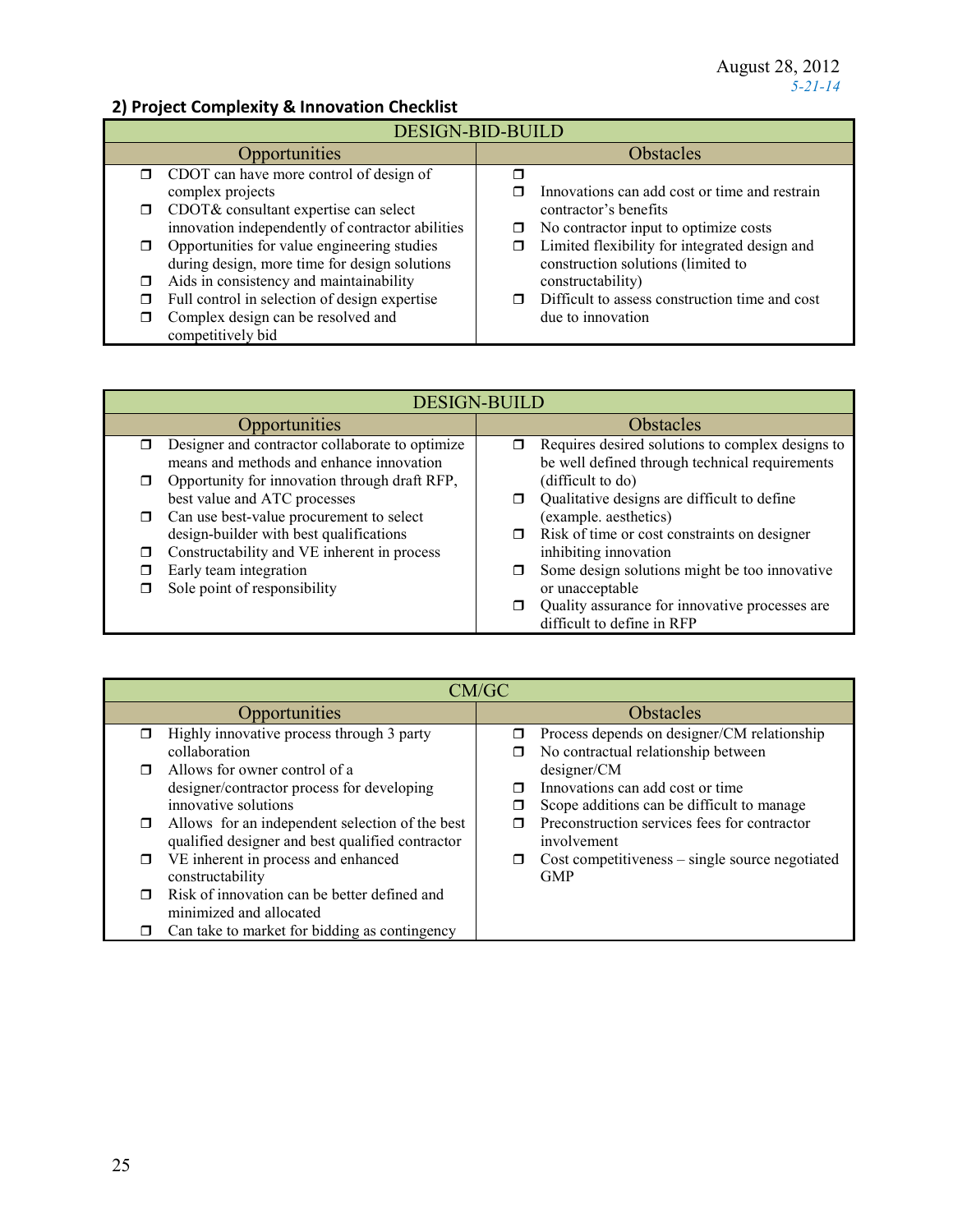## **3) Level of Design Checklist**

| <b>DESIGN-BID-BUILD</b>                                                                                                                                                                                                                                                                                                                                      |                                                                                                                                                                                                                                                                                     |  |  |
|--------------------------------------------------------------------------------------------------------------------------------------------------------------------------------------------------------------------------------------------------------------------------------------------------------------------------------------------------------------|-------------------------------------------------------------------------------------------------------------------------------------------------------------------------------------------------------------------------------------------------------------------------------------|--|--|
| <b>Opportunities</b>                                                                                                                                                                                                                                                                                                                                         | <b>Obstacles</b>                                                                                                                                                                                                                                                                    |  |  |
| 100% design by owner<br>$\Box$<br>Agency has complete control over the design<br>⊓<br>(can be beneficial when there is one specific<br>solution for a project)<br>Project/scope can be developed through design<br>The scope of the project is well defined through<br>◘<br>complete plans and contract documents<br>Well-known process to the industry<br>⊓ | Owner design errors can result in a higher<br>number of change orders, claims, etc.<br>Minimizes competitive innovation opportunities<br>Can reduce the level of constructability since the<br>σ<br>contractor is not bought into the project until<br>after the design is complete |  |  |

| <b>DESIGN-BUILD</b>                                                                                                                                           |                                                                                                                                                                                                            |  |
|---------------------------------------------------------------------------------------------------------------------------------------------------------------|------------------------------------------------------------------------------------------------------------------------------------------------------------------------------------------------------------|--|
| Opportunities                                                                                                                                                 | <b>Obstacles</b>                                                                                                                                                                                           |  |
| Design advanced by the owner to level<br>necessary to precisely define the contract<br>requirements and properly allocate risk                                | Must have very clear definitions and<br>⊓<br>requirements in the RFP because it is the basis<br>for the contract                                                                                           |  |
| Does not require much design to be completed<br>before awarding project to the design-builder<br>(between $\sim 10\%$ - 30% complete)                         | If design is too far advanced it will limit the<br>□<br>advantages of design-build<br>Potential for lacking or missing scope definition<br>□                                                               |  |
| Contractor involvement in early design, which<br>improves constructability and innovation                                                                     | if RFP not carefully developed<br>Over utilizing performance specifications to<br>◘                                                                                                                        |  |
| Plans do not have to be as detailed because the<br>design-builder is bought into the project early<br>in the process and will accept design<br>responsibility | enhance innovation can risk quality through<br>reduced technical requirements<br>Less agency control over the design<br>□<br>Can create project less standardized designs<br>⊓<br>across agency as a whole |  |

| CM/GC                                                                                                                                                                                                                                                                                                                                                                                        |                                                                                                                                                                                                                                             |  |  |
|----------------------------------------------------------------------------------------------------------------------------------------------------------------------------------------------------------------------------------------------------------------------------------------------------------------------------------------------------------------------------------------------|---------------------------------------------------------------------------------------------------------------------------------------------------------------------------------------------------------------------------------------------|--|--|
| Opportunities                                                                                                                                                                                                                                                                                                                                                                                | <b>Obstacles</b>                                                                                                                                                                                                                            |  |  |
| Can utilize a lower level of design prior to<br>$\Box$<br>selecting a contractor then collaboratively<br>advance design with owner, designer and<br>contractor<br>Contractor involvement in early design<br>improves constructability<br>CDOT controls design<br>Design can be used for DBB if the price is not<br>successfully negotiated.<br>Design can be responsive to risk minimization | Teaming and communicating concerning design<br>can cause disputes<br>Three party process can slow progression of<br>design<br>If design is too far advanced it will limit the<br>advantages of CMGC or could require design<br>backtracking |  |  |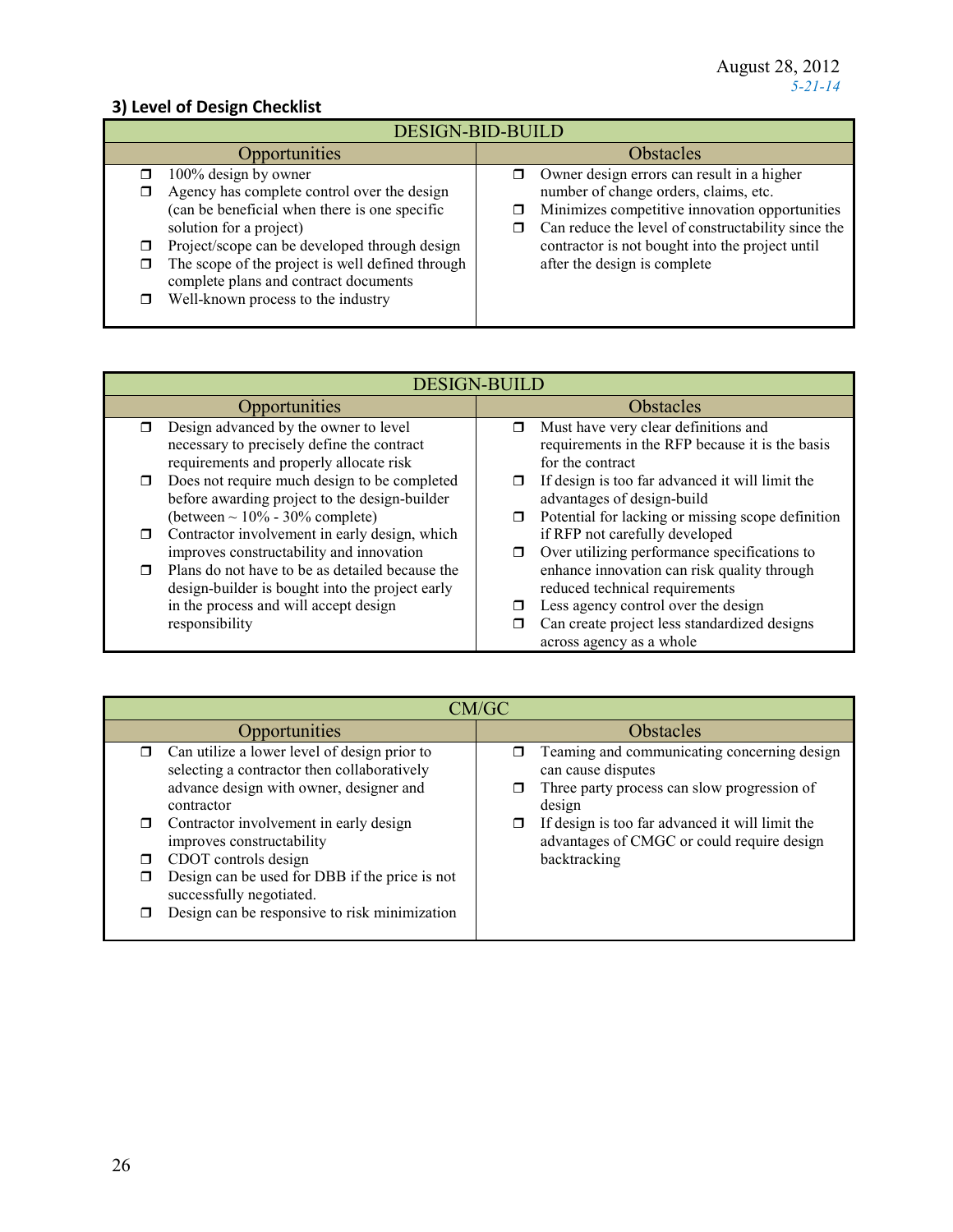## **4) Cost Checklist**

| <b>DESIGN-BID-BUILD</b>                                                                              |                                                                                             |  |  |
|------------------------------------------------------------------------------------------------------|---------------------------------------------------------------------------------------------|--|--|
| Opportunities                                                                                        | <b>Obstacles</b>                                                                            |  |  |
| Competitive bidding provides a low cost<br>σ.<br>construction to a fully defined scope of work       | Cost accuracy is limited until design is<br>completed                                       |  |  |
| Increase certainty about cost estimates<br>σ<br>Construction costs are contractually set before<br>⊓ | Construction costs are not locked in until design<br>is 100% complete.                      |  |  |
| construction begins                                                                                  | Cost reductions due to contractor innovation and<br>constructability is difficult to obtain |  |  |
|                                                                                                      | More potential of cost change orders due to<br>owner design responsibility                  |  |  |

|        | <b>DESIGN-BUILD</b>                                                                                |   |                                                                                   |  |
|--------|----------------------------------------------------------------------------------------------------|---|-----------------------------------------------------------------------------------|--|
|        | Opportunities                                                                                      |   | <b>Obstacles</b>                                                                  |  |
| ⊓      | Contractor input into design should moderate<br>cost                                               | □ | Risks related to design-build, lump sum cost                                      |  |
| $\Box$ | Design-builder collaboration and ATCs can<br>provide a cost-efficient response to project<br>goals |   | without 100% design complete, can compromise<br>financial success of the project. |  |
| П      | Costs are contractually set early in design<br>process with design-build proposal                  |   |                                                                                   |  |
| $\Box$ | Allows a variable scope bid to match a fixed<br>budget                                             |   |                                                                                   |  |
|        | Potential lower average cost growth                                                                |   |                                                                                   |  |
|        | Funding can be obligated in a very short<br>timeframe                                              |   |                                                                                   |  |

|   | CM/GC                                                                                                    |             |                                                                                                          |
|---|----------------------------------------------------------------------------------------------------------|-------------|----------------------------------------------------------------------------------------------------------|
|   | Opportunities                                                                                            |             | <b>Obstacles</b>                                                                                         |
| ⊓ | Owner/designer/contractor collaboration to<br>reduce project risk can result in lowest project<br>costs. | π<br>$\Box$ | Non-competitive negotiated GMP introduces<br>price risk<br>Difficulty in GMP negotiation introduces some |
|   | Early contractor involvement can result in cost<br>savings through VE and constructability               |             | risk that GMP will not be successfully executed<br>requiring aborting the CM/GC process.                 |
| ⊓ | Cost will be known earlier when compared to<br>DBB.                                                      |             | Paying for contractors involvement in the design<br>phase may increase total cost                        |
| П | Integrated design/construction process can<br>provide a cost efficient strategies to project<br>goals    |             |                                                                                                          |
|   | Can provide a cost efficient response to the<br>project goals                                            |             |                                                                                                          |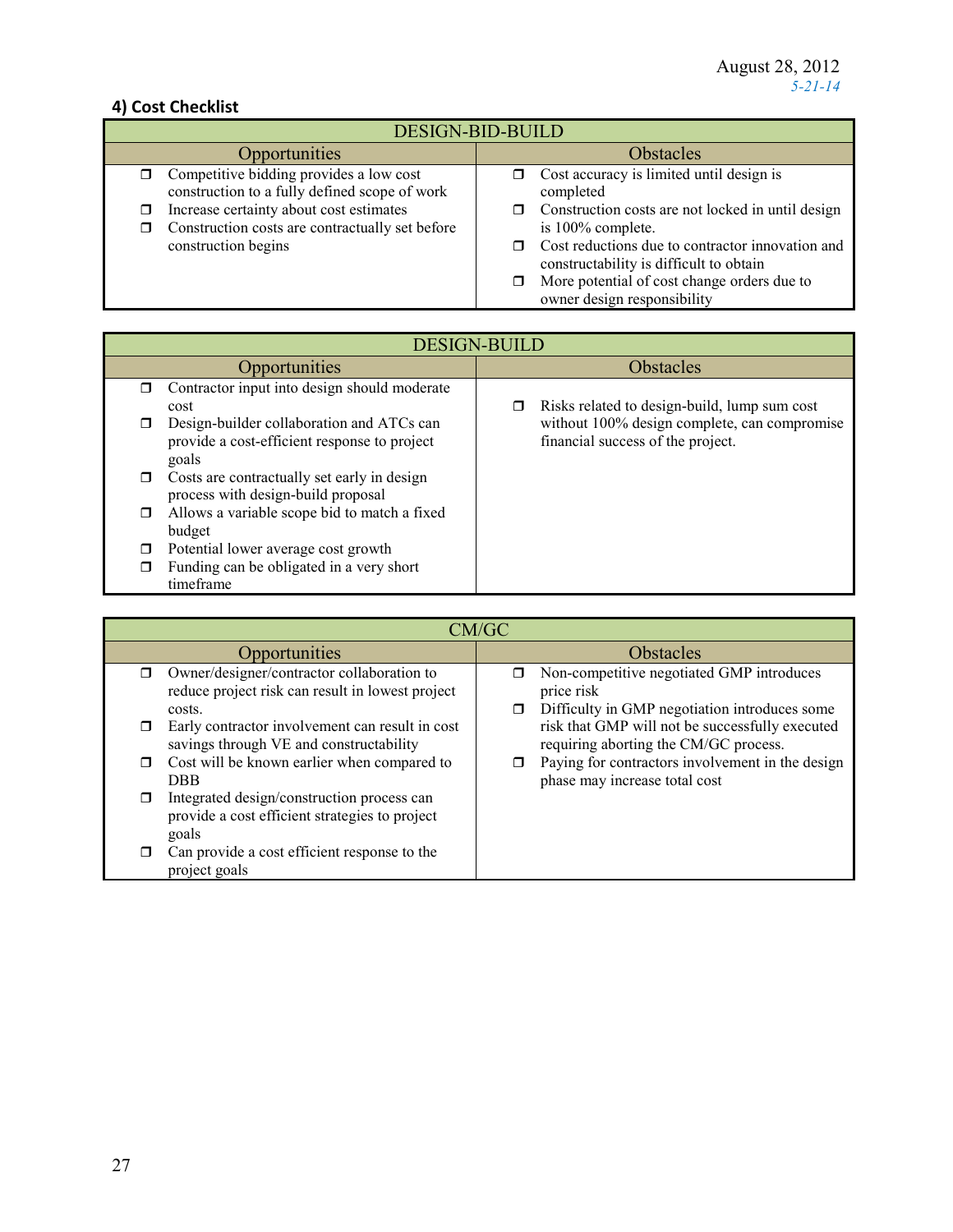### **5) Initial Risk Assessment**

Three sets of risk assessment checklists are provided to assist in an initial risk assessment relative to the selection of the delivery method:

- **A. Typical CDOT Transportation Project Risks**
- **B. General Project Risks Checklist**
- **C. Opportunities/Obstacles Checklist (relative to each delivery method)**

It is important to recognize that the initial risk assessment is to only ensure the selected delivery method can properly address the project risks. A more detailed level of risk assessment should be performed concurrently with the development of the procurement documents to ensure that project risks are properly allocated, managed, and minimized through the procurement and implementation of the project.

## *A. TYPICAL CDOT TRANSPORTATION PROJECT RISKS*

Following is a list of project risks that are frequently encountered on CDOT transportation projects and a discussion on how the risks are resolved through the different delivery methods.

**A.1: Site Conditions and Investigations** How unknown site conditions are resolved. For additional information on site conditions, refer to 23 CFR 635.109(a) at the following link: [http://ecfr.gpoaccess.gov/cgi/t/text/text-](http://ecfr.gpoaccess.gov/cgi/t/text/text-idx?c=ecfr&sid=91468e48c87a547c3497a5c19d640172&rgn=div5&view=text&node=23:1.0.1.7.23&idno=23#23:1.0.1.7.23.1.1.9)

[idx?c=ecfr&sid=91468e48c87a547c3497a5c19d640172&rgn=div5&view=text&node=23:1.0.1.](http://ecfr.gpoaccess.gov/cgi/t/text/text-idx?c=ecfr&sid=91468e48c87a547c3497a5c19d640172&rgn=div5&view=text&node=23:1.0.1.7.23&idno=23#23:1.0.1.7.23.1.1.9) [7.23&idno=23#23:1.0.1.7.23.1.1.9\)](http://ecfr.gpoaccess.gov/cgi/t/text/text-idx?c=ecfr&sid=91468e48c87a547c3497a5c19d640172&rgn=div5&view=text&node=23:1.0.1.7.23&idno=23#23:1.0.1.7.23.1.1.9)

### **DESIGN-BID-BUILD**

Site condition risks are generally best identified and mitigated during the design process prior to procurement to minimize the potential for change orders and claims when the schedule allows.

### **DESIGN-BUILD**

Certain site condition responsibilities can be allocated to the design-builder provided they are well defined and associated third party approval processes are well defined. Caution should be used as unreasonable allocation of site condition risk will result in high contingencies during bidding. CDOT should perform site investigations in advance of procurement to define conditions and avoid duplication of effort by proposers. At a minimum CDOT should perform the following investigations:

- 1) Basic design surveys
- 2) Hazardous materials investigations to characterize the nature of soil and groundwater contamination
- 3) Geotechnical baseline report to allow design-builders to perform proposal design without extensive additional geotechnical investigations

## **CM/GC**

CDOT, the designer, and the contractor can collectively assess site condition risks, identify the need to perform site investigations in order to reduce risks, and properly allocate risk prior to GMP.

## **A.2: Utilities**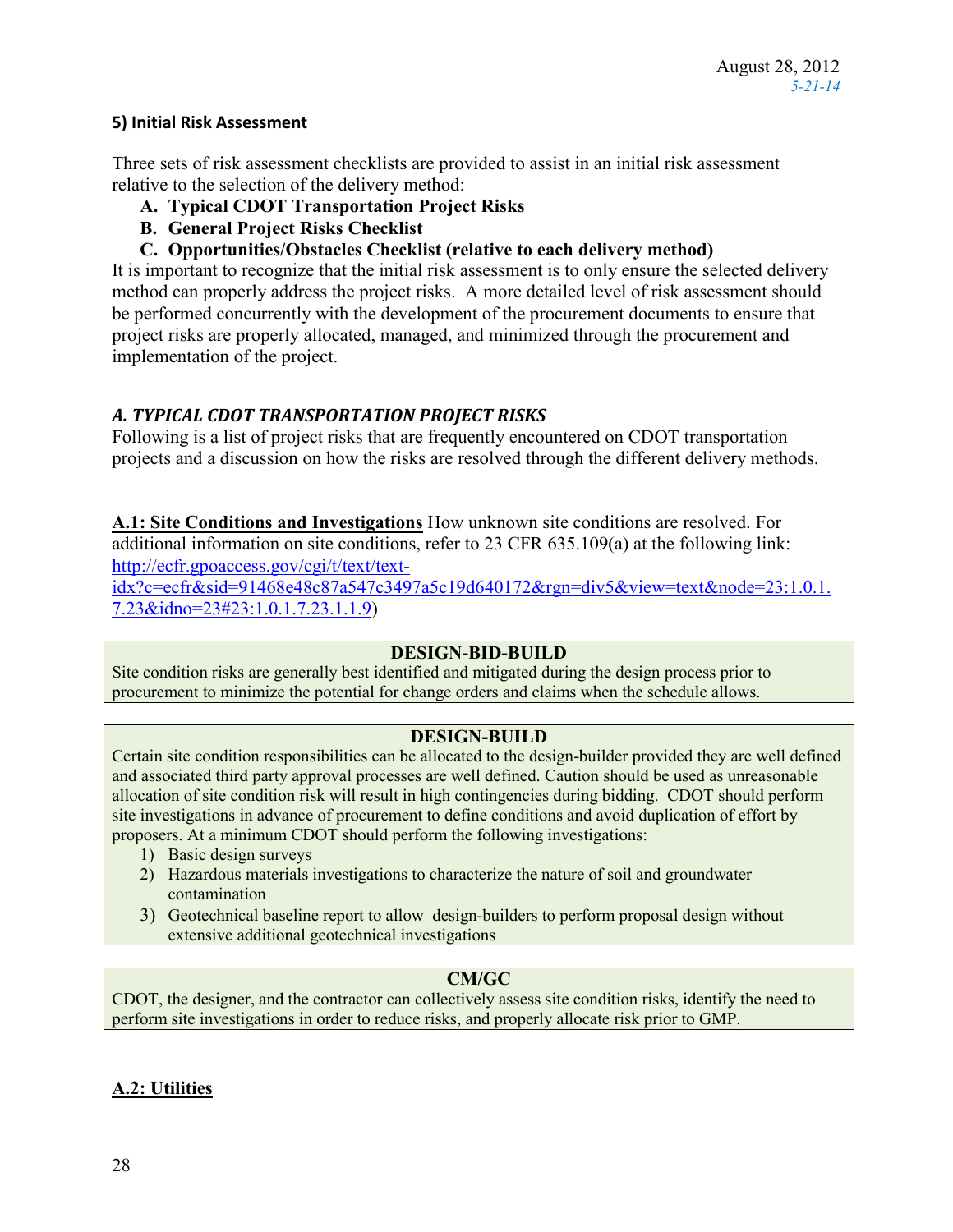## **DESIGN-BID-BUILD**

Utility risks are best allocated to CDOT, and mostly addressed prior to procurement to minimize potential for claims when the schedule allows.

### **DESIGN-BUILD**

Utilities responsibilities need to be clearly defined in contract requirements, and appropriately allocated to both design-builder and CDOT:

*Private utilities (major electrical, gas, communication transmission facilities*): Need to define coordination and schedule risks as they are difficult for design-builder to price. Best to have utilities agreements before procurement. Note – by state regulation private utilities have schedule liability in design-build projects, but they need to be made aware of their responsibilities.

*Public Utilities*: Design and construction risks can be allocated to the design-builder, if properly incorporated into the contract requirements.

#### **CM/GC**

Can utilize a lower level of design prior to contracting and joint collaboration of CDOT, designer, and contractor in the further development of the design.

### **A.3: Railroads (if applicable)**

### **DESIGN-BID-BUILD**

Railroad risks are best resolved prior to procurement and relocation designs included in the project requirements when the schedule allows.

### **DESIGN-BUILD**

Railroad coordination and schedule risks should be well understood to be properly allocated and are often best assumed by CDOT. Railroad design risks can be allocated to the designer if well defined. Best to obtain an agreement with railroad defining responsibilities prior to procurement

#### **CM/GC**

Railroad impacts and processes can be resolved collaboratively by CDOT, designer, and contractor. A lengthy resolution process can delay the GMP negotiations.

#### **A.4: Drainage/Water Quality Best Management Practices (construction and permanent)**

Both drainage and water quality often involve third party coordination that needs to be carefully assessed with regard to risk allocation. Water quality in particular is not currently well defined, complicating the development of technical requirements for projects.

Important questions to assess:

1) Do criteria exist for compatibility with third party offsite system (such as an OSP

(Outfall System Plan))?

2) Is there an existing cross-drainage undersized by CDOT Criteria?

3) Can water quality requirements be precisely defined? Is right-of-way adequate?

### **DESIGN-BID-BUILD**

Drainage and water quality risks are best designed prior to procurement to minimize potential for claims when the schedule allows.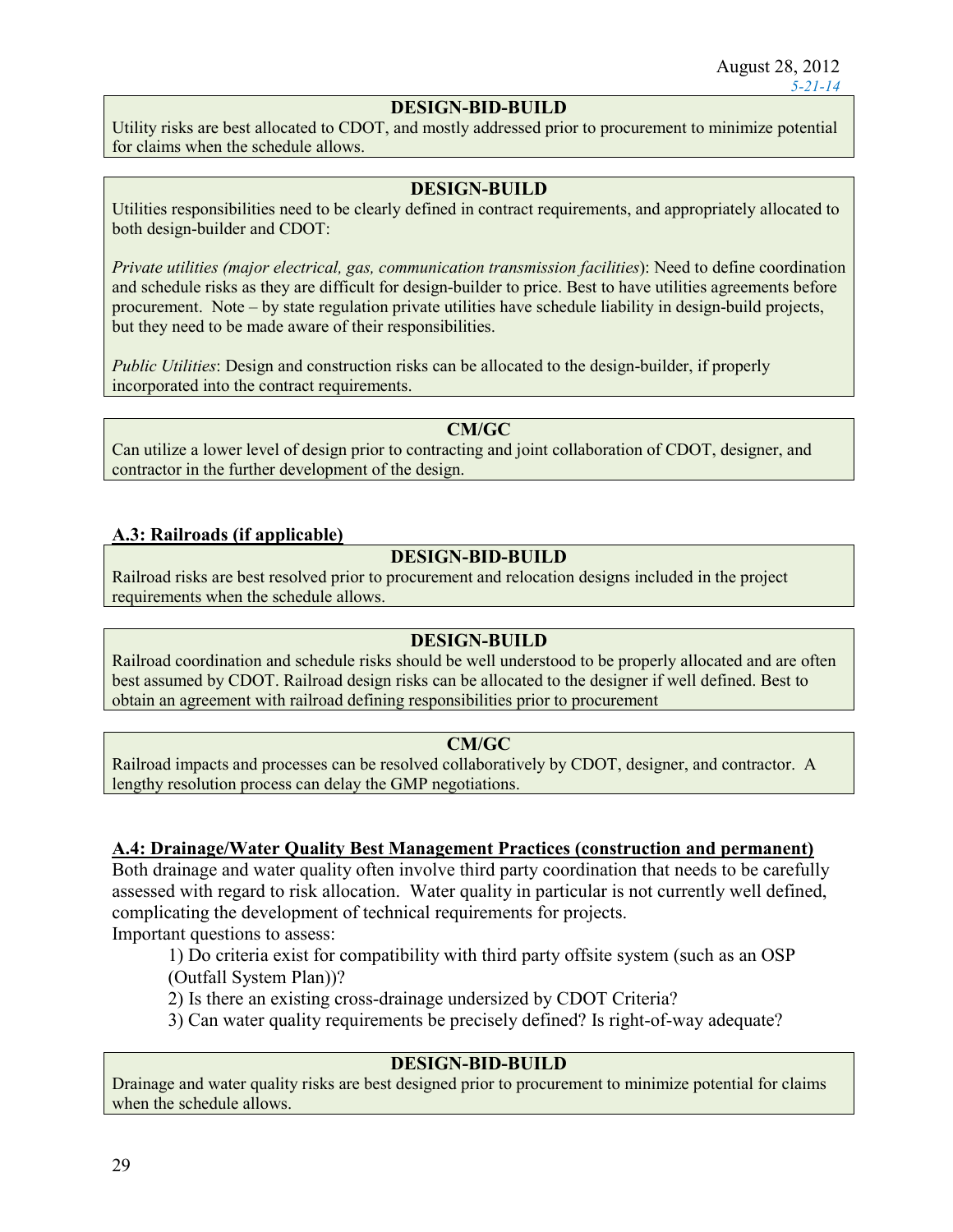### **DESIGN-BUILD**

Generally, CDOT is in the best position to manage the risks associated with third party approvals regarding compatibility with offsite systems, and should pursue agreements to define requirements for the design-builder.

### **CM/GC**

CDOT, the designer, and the contractor can collectively assess drainage risks and coordination and approval requirements, and minimize and define requirements and allocate risks prior to GMP.

**A.5: Environmental**: Meeting environmental document commitments, (noise, 4(f) and historic, wetlands, endangered species, etc.)

### **DESIGN-BID-BUILD**

Risk is best mitigated through design prior to procurement when the schedule allows.

### **DESIGN-BUILD**

Certain environmental approvals and processes that can be fully defined can be allocated to the designbuilder. Agreements or MOUs with approval agencies prior to procurement is best to minimize risks.

### **CM/GC**

Environmental risks and responsibilities can be collectively identified, minimized, and allocated by CDOT, the designer, and the contractor prior to GMP

**A.6: Third Party Involvement:** Timeliness and impact of third party involvement (funding partners, adjacent municipalities, adjacent property owners, project stakeholders, FHWA, PUC)

### **DESIGN-BID-BUILD**

Third party risk is best mitigated through design process prior to procurement to minimize potential for change orders and claims when the schedule allows.

### **DESIGN-BUILD**

Third party approvals and processes that can be fully defined can be allocated to the design-builder. Agreements or MOUs with approval agencies prior to procurement is best to minimize risks.

**CM/GC**

Third party approvals can be resolved collaboratively by CDOT, designer, and contractor.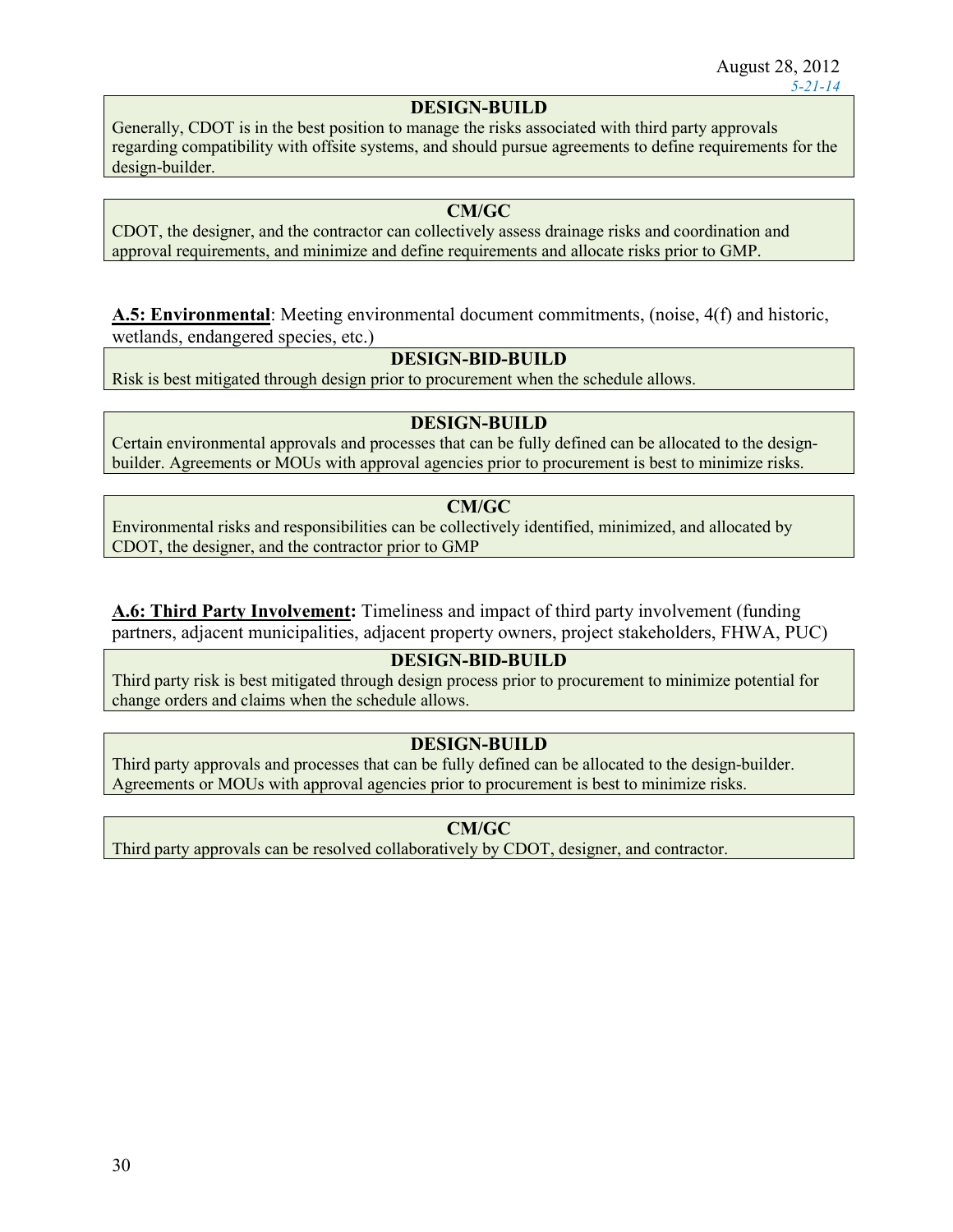## *B. GENERAL PROJECT RISK CHECKLIST (items to consider when assessing risk)*

|                                                     | <b>Environmental Risks</b>                                                                                                                                                                                                                                                                                                                                                     |                                                        | <b>External Risks</b>                                                                                                                                                                                                                                                                                                                                                                         |
|-----------------------------------------------------|--------------------------------------------------------------------------------------------------------------------------------------------------------------------------------------------------------------------------------------------------------------------------------------------------------------------------------------------------------------------------------|--------------------------------------------------------|-----------------------------------------------------------------------------------------------------------------------------------------------------------------------------------------------------------------------------------------------------------------------------------------------------------------------------------------------------------------------------------------------|
| α.<br>σ.<br>ο.<br>0<br>0<br>$\Box$<br>$\Box$        | Delay in review of environmental<br>documentation<br>Challenge in appropriate environmental<br>documentation<br>Defined and non-defined hazardous waste<br>Environmental regulation changes<br>Environmental impact statement (EIS) required<br>NEPA/404 Merger Process required<br>Environmental analysis on new alignments<br>required                                       | □<br>$\Box$<br>$\Box$<br>$\Box$<br>$\Box$<br>$\Box$    | Stakeholders request late changes<br>Influential stakeholders request additional needs<br>to serve their own commercial purposes<br>Local communities pose objections<br>Community relations<br>Conformance with regulations/guidelines/<br>design criteria<br>Intergovernmental agreements and jurisdiction                                                                                  |
|                                                     | <b>Third-Party Risks</b>                                                                                                                                                                                                                                                                                                                                                       |                                                        | <b>Geotechnical and Hazmat Risks</b>                                                                                                                                                                                                                                                                                                                                                          |
| □<br>$\Box$<br>0<br>0<br>$\Box$<br>$\Box$<br>$\Box$ | Unforeseen delays due to utility owner and<br>third-party<br>Encounter unexpected utilities during<br>construction<br>Cost sharing with utilities not as planned<br>Utility integration with project not as planned<br>Third-party delays during construction<br>Coordination with other projects<br>Coordination with other government agencies                               | □<br>$\Box$<br>$\Box$<br>σ.<br>σ.<br>Π.                | Unexpected geotechnical issues<br>Surveys late and/or in error<br>Hazardous waste site analysis incomplete or in<br>error<br>Inadequate geotechnical investigations<br>Adverse groundwater conditions<br>Other general geotechnical risks                                                                                                                                                     |
|                                                     | Right-of-Way/ Real Estate Risks                                                                                                                                                                                                                                                                                                                                                |                                                        | Design Risks                                                                                                                                                                                                                                                                                                                                                                                  |
| 0<br>$\Box$<br>$\Box$<br>σ.<br>$\Box$<br>0<br>□     | Railroad involvement<br>Objections to ROW appraisal take more time<br>and/or money<br>Excessive relocation or demolition<br>Acquisition ROW problems<br>Difficult or additional condemnation<br>Accelerating pace of development in project<br>corridor<br>Additional ROW purchase due to alignment<br>change                                                                  | σ.<br>$\Box$<br>$\Box$<br>$\Box$<br>ο.<br>$\Box$<br>ο. | Design is incomplete/ Design exceptions<br>Scope definition is poor or incomplete<br>Project purpose and need are poorly defined<br>Communication breakdown with project team<br>Pressure to delivery project on an accelerated<br>schedule<br>Constructability of design issues<br>Project complexity (scope, schedule, objectives,<br>cost, and deliverables are not clearly<br>understood) |
|                                                     | <b>Organizational Risks</b>                                                                                                                                                                                                                                                                                                                                                    |                                                        | <b>Construction Risks</b>                                                                                                                                                                                                                                                                                                                                                                     |
| 0<br>σ<br>$\Box$<br>0<br>ο.<br>ο.<br>α.<br>0        | Inexperienced staff assigned<br>Losing critical staff at crucial point of the<br>project<br>Functional units not available or overloaded<br>No control over staff priorities<br>Lack of coordination/communication<br>Local agency issues<br>Internal red tape causes delay getting approvals,<br>decisions<br>Too many projects/new priority project<br>inserted into program | σ<br>σ.<br>$\Box$<br>π.<br>Ω.                          | Pressure to delivery project on an accelerated<br>schedule.<br>Inaccurate contract time estimates<br>Construction QC/QA issues<br>Unclear contract documents<br>Problem with construction sequencing/staging/<br>phasing<br>Maintenance of Traffic/ Work Zone Traffic<br>Control                                                                                                              |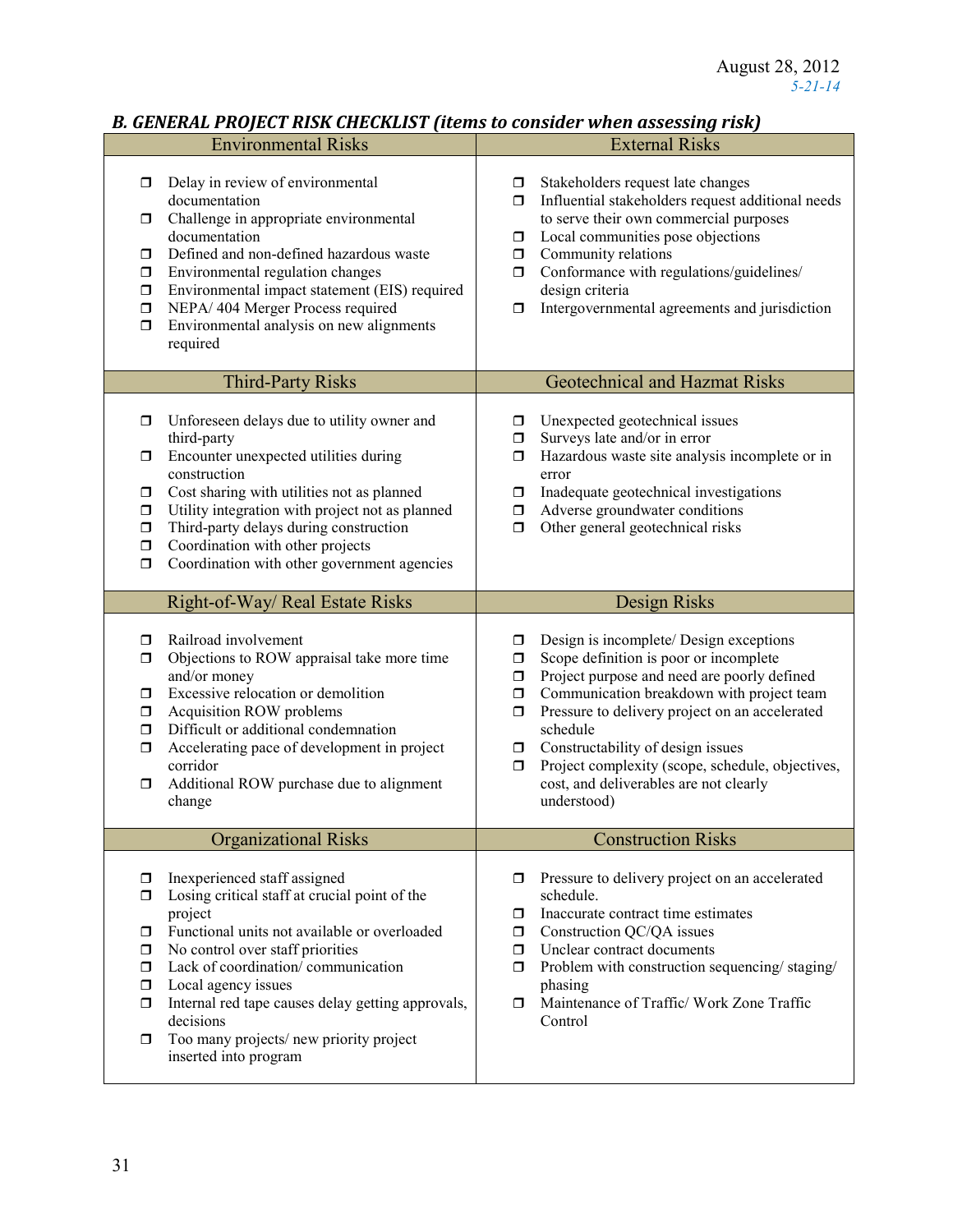$\overline{\phantom{a}}$ 

# *C. RISK OPPORTUNITIES/OBSTACLES CHECKLIST (relative to each delivery method)*

| <b>DESIGN-BID-BUILD</b> |                                                                                                   |   |                                                                                                 |
|-------------------------|---------------------------------------------------------------------------------------------------|---|-------------------------------------------------------------------------------------------------|
|                         | <b>Opportunities</b>                                                                              |   | <b>Obstacles</b>                                                                                |
| $\Box$                  | Risks managed separately through design, bid,<br>build is expected easier                         | σ | Owner accepts risks associated with project<br>complexity (the inability of designer to be all- |
| ◻                       | Risk allocation is most widely understood/used                                                    |   | knowing about construction) and project                                                         |
| ◻                       | Opportunity to avoid or mitigate risk through                                                     |   | unknowns                                                                                        |
|                         | complete design                                                                                   | ⊓ | Low-bid related risks                                                                           |
| $\Box$                  | Risks related to environmental, railroads, and<br>third party involvement are best resolved prior | □ | Potential for misplaced risk through prescriptive<br>specifications                             |
|                         | to procurement                                                                                    |   | Innovative risk allocation is difficult to obtain                                               |
| ⊓                       | Utilities and ROW best allocated to CDOT and                                                      | □ | Limited industry input in contract risk allocation                                              |
|                         | mostly addressed prior to procurement to                                                          |   | Change order risks can be greater                                                               |
|                         | minimize potential for claim                                                                      |   | Contractor may avoid risks                                                                      |
|                         | Project can be shelved while resolving risks                                                      |   |                                                                                                 |

| <b>DESIGN-BUILD</b>                                |                                                         |  |
|----------------------------------------------------|---------------------------------------------------------|--|
| Opportunities                                      | Obstacles                                               |  |
| Performance specifications can allow for<br>$\Box$ | Need a detailed project scope, description etc.,<br>σ   |  |
| alternative risk allocations to the design builder | for the RFP to get accurate/comprehensive               |  |
| Risk-reward structure can be better defined<br>П   | responses to the RFP (Increased RFP costs may           |  |
| Innovative opportunities to allocate risks to      | limit bidders)                                          |  |
| different parties (e.g., schedule, means and       | Limited time to resolve risks<br>⊓                      |  |
| methods, phasing)                                  | Additional risks allocated to designers for errors<br>π |  |
| Opportunity for industry review of risk<br>$\Box$  | and omissions, claims for change orders                 |  |
| allocation (draft RFP, ATC processes)              | Unknowns and associated risks need to be<br>⊓           |  |
| Avoid low-bid risk in procurement<br>П             | carefully allocated through a well-defined scope        |  |
| Contractor will help identify risks related to     | and contract                                            |  |
| environmental, railroads, ROW, and utilities       | Risks associated with agreements when design is<br>□    |  |
| Designers and contractors can work toward<br>⊓     | not completed                                           |  |
| innovative solutions to, or avoidance of,          | Poorly defined risks are expensive<br>□                 |  |
| unknowns                                           | Contractor may avoid risks or drive consultant<br>Ω     |  |
|                                                    | to decrease cost at risk to quality                     |  |

| CM/GC  |                                                |                  |                                              |
|--------|------------------------------------------------|------------------|----------------------------------------------|
|        | Opportunities                                  | <b>Obstacles</b> |                                              |
| $\Box$ | Contractor can have a better understanding of  | $\Box$           | Lack of motivation to manage small quantity  |
|        | the unknown conditions as design progresses    |                  | costs                                        |
| $\Box$ | Innovative opportunities to allocate risks to  | ⊓                | Increase costs for non-proposal items        |
|        | different parties (e.g., schedule, means and   |                  | Disagreement among Designer-Contractor-      |
|        | methods, phasing)                              |                  | Owner can put the process at risk            |
| $\Box$ | Opportunities to manage costs risks through    | $\Box$           | If GMP cannot be reached, additional low-bid |
|        | CM/GC involvement                              |                  | risks appear                                 |
| П      | Contractor will help identify and manage risk  | ⊓                | Limited to risk capabilities of CM/GC        |
| ⊓      | Agency still has considerable involvement with |                  | Designer-contractor-agency disagreements can |
|        | third parties to deal with risks               |                  | add delays                                   |
| П      | Avoids low-bid risk in procurement             | п                | Strong agency management is required to      |
| $\Box$ | More flexibility and innovation available to   |                  | negotiate/optimize risks                     |
|        | deal with unknowns early in design process     | $\Box$           | Discovery of unknown conditions can drive up |
|        |                                                |                  | GMP, which can be compounded in phased       |
|        |                                                |                  | construction                                 |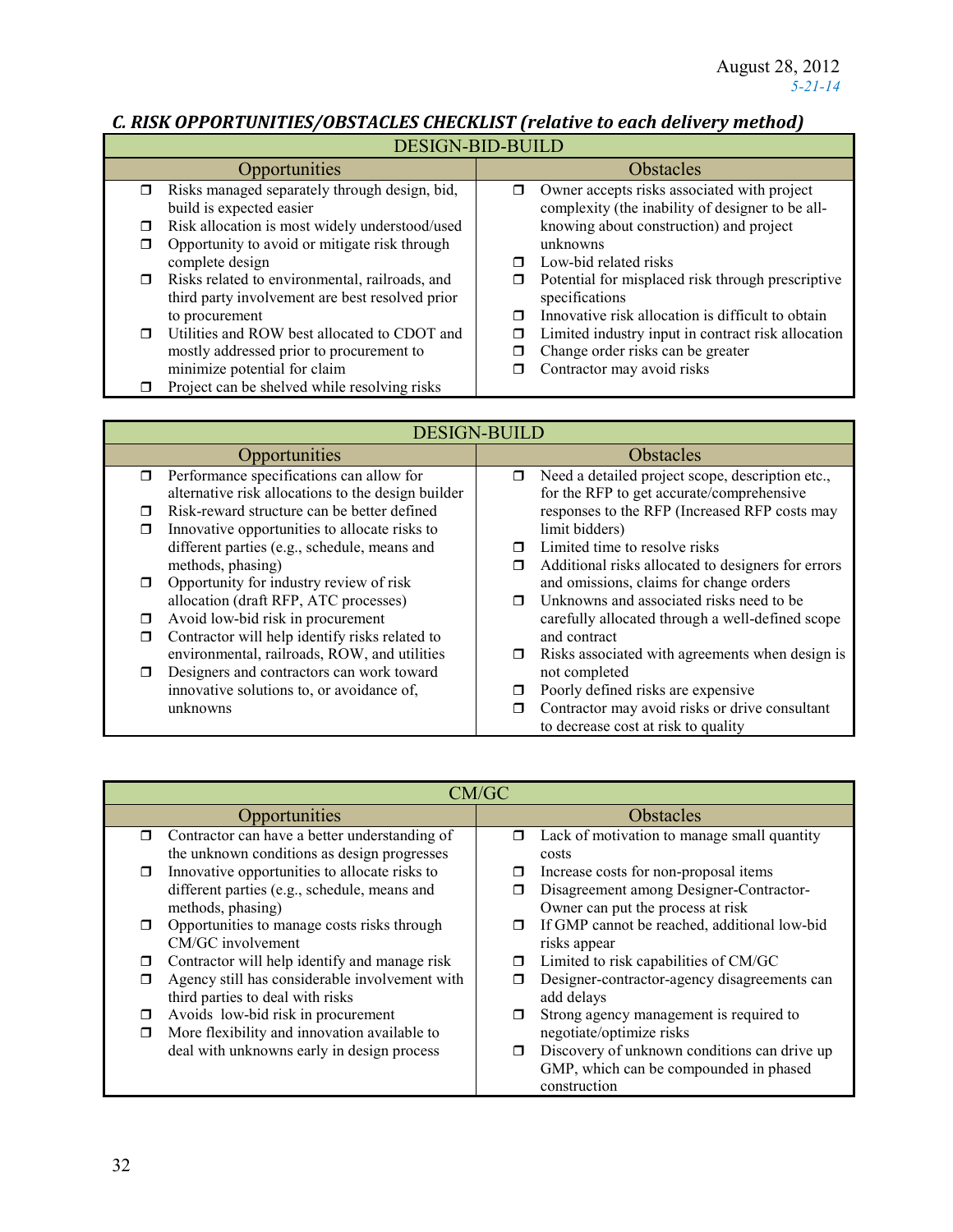# **6) Staff Experience/Availability Checklist**

| <b>O) Start Experience/Availability Checkilst</b>                                                                                         |                                                                                                                         |  |
|-------------------------------------------------------------------------------------------------------------------------------------------|-------------------------------------------------------------------------------------------------------------------------|--|
| <b>DESIGN-BID-BUILD</b>                                                                                                                   |                                                                                                                         |  |
| Opportunities                                                                                                                             | <b>Obstacles</b>                                                                                                        |  |
| Agency, contractors and consultants have high<br>level of experience with the traditional system<br>Designers can be more interchangeable | Can require a high level of agency staffing of<br>technical resources<br>Staff's responsibilities are spread out over a |  |
| between projects                                                                                                                          | longer design period<br>Can require staff to have full breadth of<br>technical expertise                                |  |

| <b>DESIGN-BUILD</b>                                               |                                                                                                                                                                                                                                                |  |
|-------------------------------------------------------------------|------------------------------------------------------------------------------------------------------------------------------------------------------------------------------------------------------------------------------------------------|--|
| Opportunities                                                     | <b>Obstacles</b>                                                                                                                                                                                                                               |  |
| Less agency staff required due to the sole<br>source nature of DB | Limitation of availability of staff with skills,<br>π.<br>knowledge and personality to manage DB                                                                                                                                               |  |
| Opportunity to grow agency staff by learning a<br>new process     | projects<br>Existing staff may need additional training to<br>address their changing roles<br>Need to "mass" agency management and<br>0.<br>technical resources at critical points in process<br>(i.e., RFP development, design reviews, etc.) |  |

| CM/GC                                                                                                          |                                                                                                                                                                                                   |  |
|----------------------------------------------------------------------------------------------------------------|---------------------------------------------------------------------------------------------------------------------------------------------------------------------------------------------------|--|
| Opportunities                                                                                                  | <b>Obstacles</b>                                                                                                                                                                                  |  |
| Agency can improve efficiencies by having<br>more project managers on staff rather than<br>specialized experts | Strong committed owner project management is<br>important to success<br>Limitation of availability of staff with skills,<br>σ                                                                     |  |
| Smaller number of technical staff required<br>through use of consultant designer                               | knowledge and personality to manage CMGC<br>projects<br>Existing staff may need additional training to<br>⊓<br>address their changing roles<br>Agency must learn how to negotiate GMP<br>projects |  |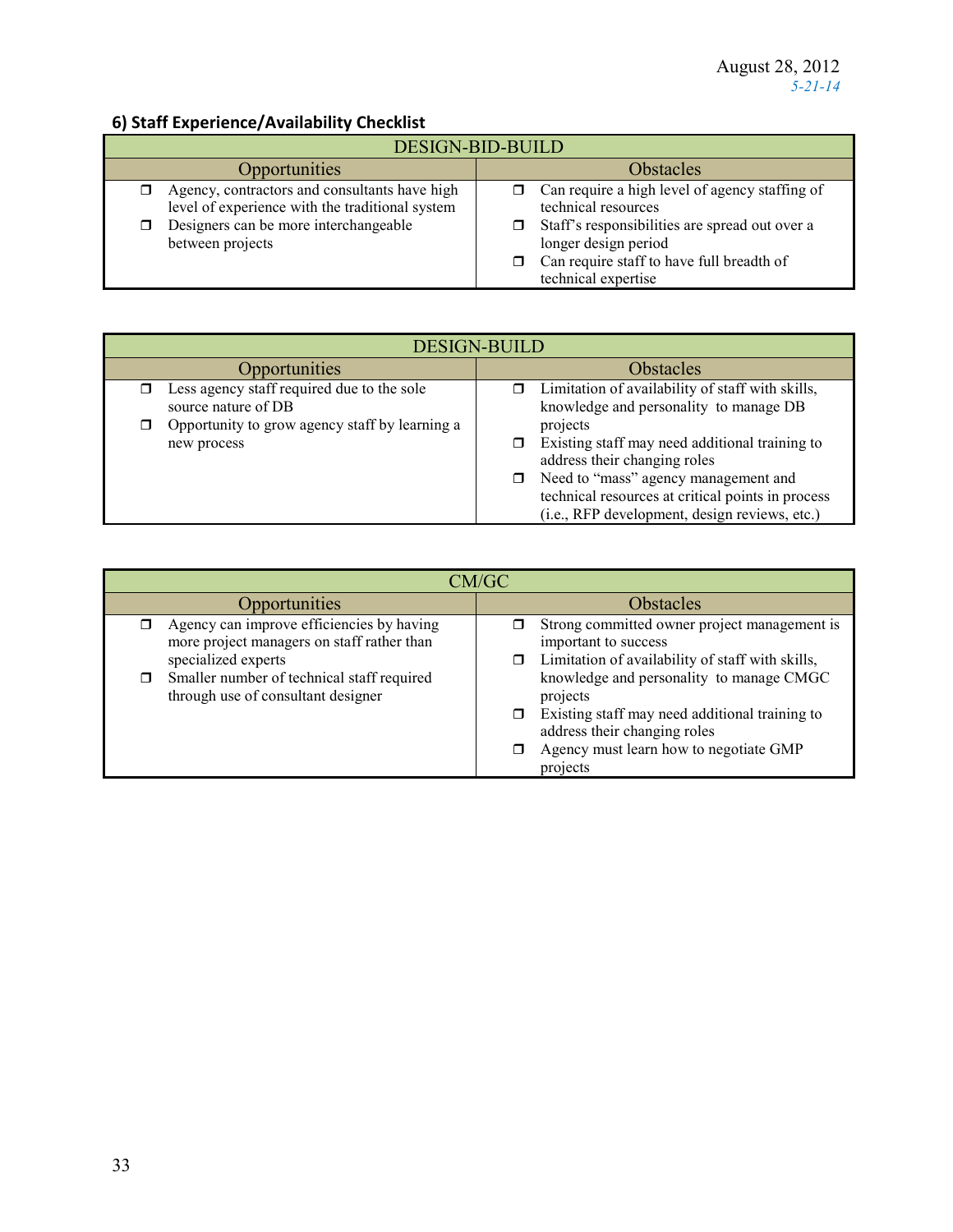## **7) Level of Oversight and Control Checklist**

| <b>DESIGN-BID-BUILD</b>                                                                           |                                                                                   |  |
|---------------------------------------------------------------------------------------------------|-----------------------------------------------------------------------------------|--|
| Opportunities                                                                                     | <b>Obstacles</b>                                                                  |  |
| Full owner control over a linear design and<br>σ.<br>construction process                         | Requires a high-level of oversight<br>Increased likelihood of claims due to owner |  |
| Oversight roles are well understood<br>□                                                          | design responsibility                                                             |  |
| Contract documents are typically completed in<br>□<br>a single package before construction begins | Limited control over an integrated<br>$\Box$<br>design/construction process       |  |
| Multiple checking points through three linear<br>0<br>phases: design-bid-build                    |                                                                                   |  |
| Maximum control over design                                                                       |                                                                                   |  |

| <b>DESIGN-BUILD</b>                                 |                                                  |  |
|-----------------------------------------------------|--------------------------------------------------|--|
| <b>Opportunities</b>                                | <b>Obstacles</b>                                 |  |
| A single entity responsibility during project<br>σ. | Can require high level of design oversight<br>π. |  |
| design and construction                             | Can require high level of quality assurance      |  |
| $\Box$ Continuous execution of design and build     | oversight                                        |  |
| Getting input from construction to enhance          | $\Box$ Limitation on staff with DB oversight     |  |
| constructability and innovation                     | experience                                       |  |
| Overall project planning and scheduling is<br>□     | Less owner control over design<br>⊓              |  |
| established by one entity                           | Control over design relies on proper             |  |
|                                                     | development of technical requirements            |  |

| CM/GC                                                                         |                                                            |  |
|-------------------------------------------------------------------------------|------------------------------------------------------------|--|
| <b>Opportunities</b>                                                          | <b>Obstacles</b>                                           |  |
| Preconstruction services are provided by the<br>construction manager          | Agency must have experienced staff to oversee<br>the CM/GC |  |
| Getting input from construction to enhance<br>constructability and innovation | Higher level of cost oversight required                    |  |
| Provides owner control over an integrated<br>⊓<br>design/construction process |                                                            |  |